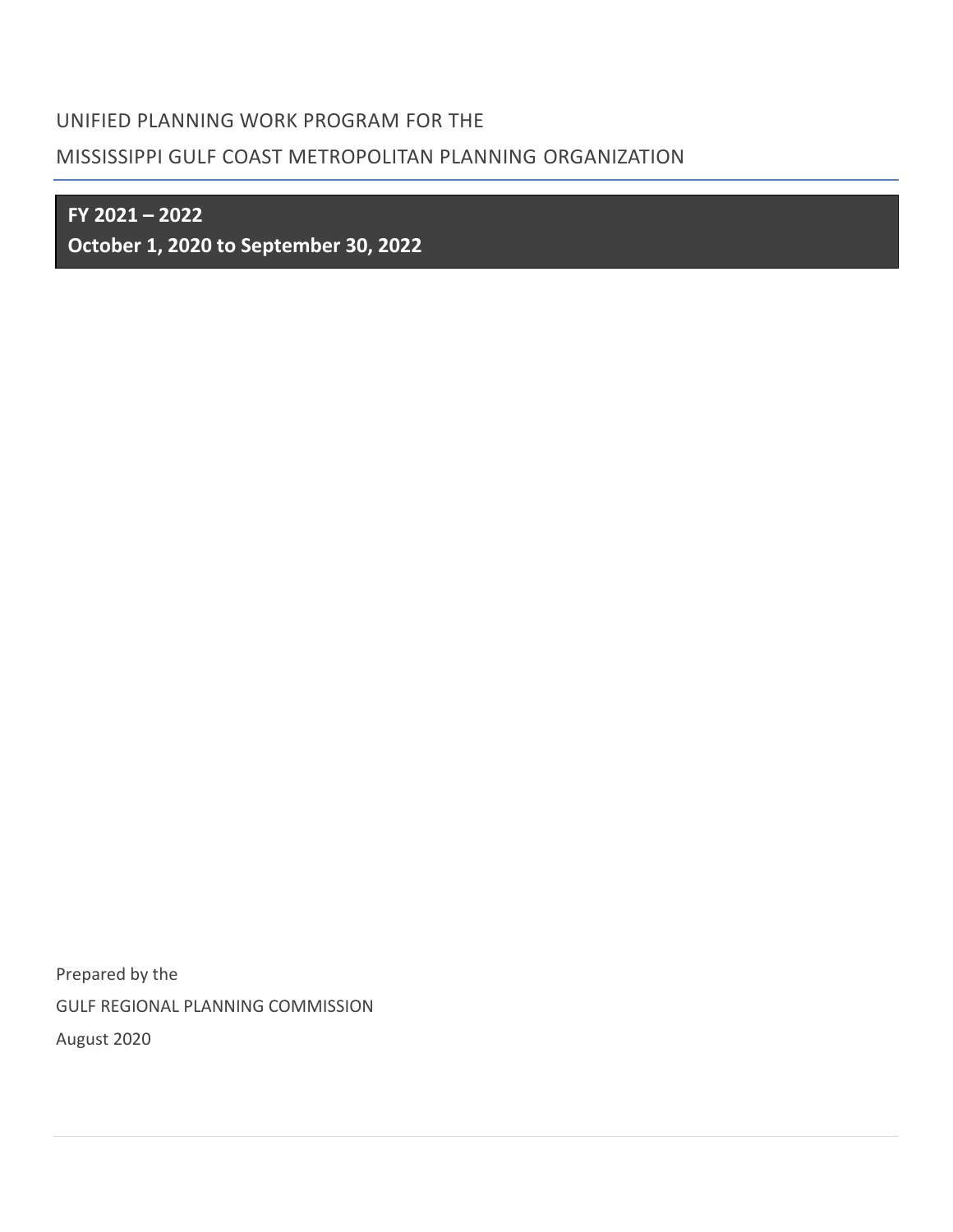## **Introduction**

Gulf Regional Planning Commission (GRPC) was designated by the Governor of Mississippi as the Mississippi Gulf Coast MPO on December 20, 1973. GRPC serves as administrative and planning staff for the Mississippi Gulf Coast Metropolitan Planning Organization. GRPC performs the principal planning and programming functions of the MPO under the direction of a Transportation Policy Committee (TPC) advised by a Technical Coordinating Committee (TCC). The TPC, as the designated policy-making body of the MPO, holds the ultimate responsibility for making decisions regarding the regional transportation system in accordance with federal legislation (23 USC 134(b) and 49 USC 5303(c)). The TCC provides technical input to the decision-making process.

The Mississippi Gulf Coast Planning Area encompasses three counties in which are located 12 municipalities: Waveland, Bay Saint Louis and Diamondhead in Hancock County; Pass Christian, Long Beach, Gulfport, Biloxi and D'Iberville in Harrison County; and Ocean Springs, Gautier, Pascagoula and Moss Point in Jackson County. There are actually two distinct urbanized areas within the planning area: the Gulfport Urbanized Area (UZA), which stretches from Bay Saint Louis to Ocean Springs and includes portions of all three coastal counties; and the Pascagoula UZA located in the eastern half of Jackson County.



### UPWP

The UPWP lists the transportation studies and tasks that MPO staff and consultants will perform to support the metropolitan transportation planning process. It must identify the funding source for each project, the schedule of activities, and the agency or agencies responsible for each task or study. MPO staff facilitates the collaboration of governments, interested parties and residents to elicit the region's vision for transportation using data and planning methods described in the Unified Planning Work Program (UPWP), to generate and evaluate alternatives, policies, and processes in providing direction for the allocation of limited resources.

Changes to the UPWP can be made as needed. However, the following types of amendments require federal approval: An increase in federal funds, cumulative transfer among already approved work program line items greater than 10% of the total federal funds or \$100,000 (whichever is greater), change in scope or objectives of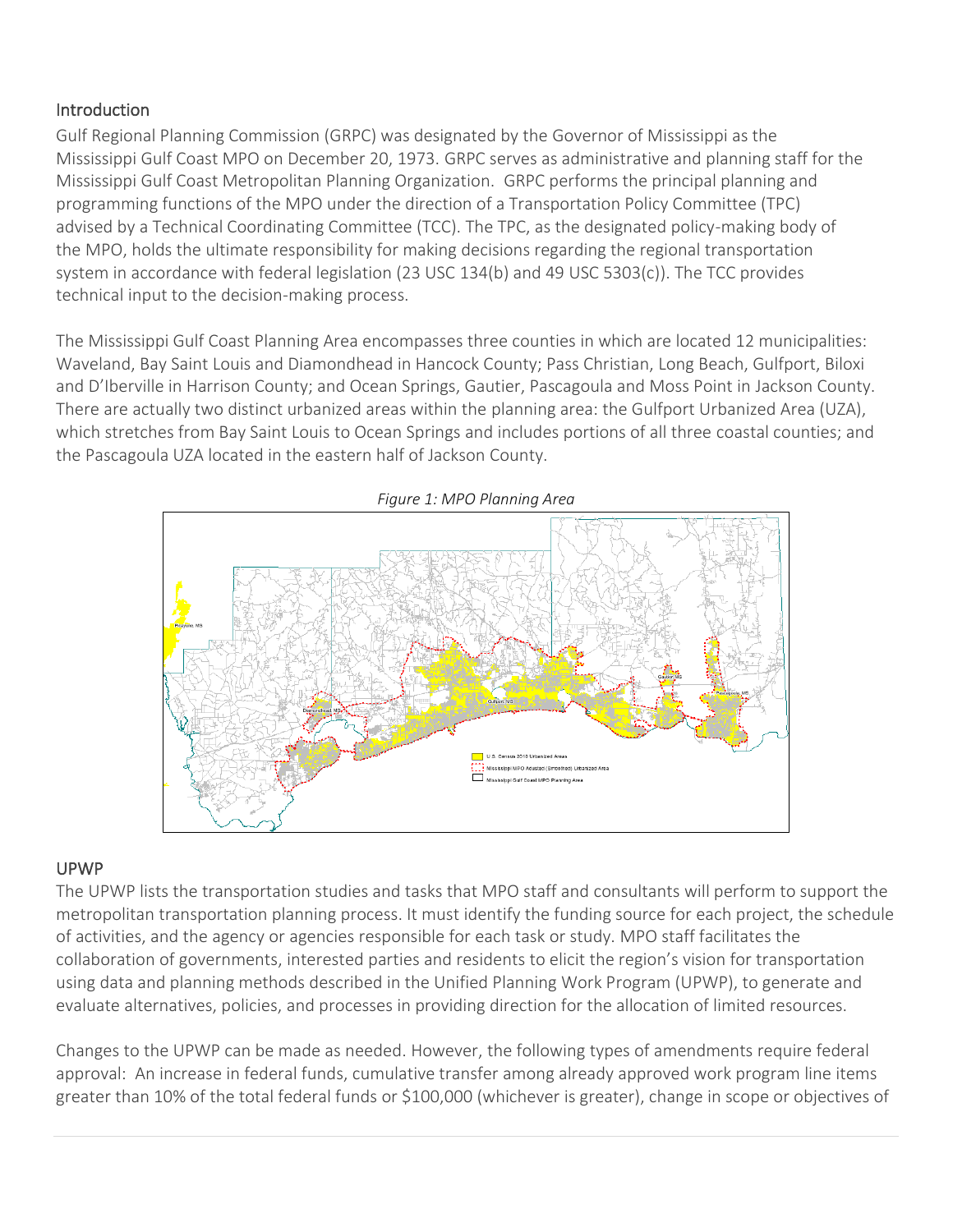activities, extension of time period of the approved work program, transfer of substantive program work to a third party, and capital expenditures, including the purchase of equipment.

## MPO PRIORITIES

MPO staff facilitates the production of planning products that include analyses, studies, and other documented information to provide direction for the allocation of limited resources. MPO planning programs, studies, policies and collaboration activities presented in the UPWP are used to generate lists of priority projects for roughly mirroring transportation funding sources including regionally significant projects, local federal-aid projects, safety projects, congestion management projects, bicycle, and pedestrian projects and transit/demand management projects.

- Guide/Support Transportation Decision Making The MPO guides transportation decision-making by performing the planning and public administrative work necessary to develop and maintain the region's longrange plans, short-range plans and Transportation Improvement Program (TIP). GRPC will maintain its certification as the MPO to ensure that the region is eligible to apply and receive federal transportation dollars. The MPO will continue to carry out metropolitan transportation planning in cooperation with the state and with operators of publicly owned transit services.
- Facilitation, Education & Outreach The MPO uses various techniques to engage the public and other affected people in the MPO planning process by actively reaching out to the public to create new channels of communication that will make the transportation system more responsive to the needs of the users. The MPO also educates stakeholders and promotes innovative measures to enhance the safety of the transportation system through tasks described in this document.
- Project Development/Delivery MPO staff uses planning tasks identified in the UPWP to monitor transportation conditions leading to the identification and development of transportation projects that specifically address MPO objectives. The MPO has become a steward of project readiness and *Every Day Counts*, by working closely with the LPAs to maintain the project development schedule.

## MPO Guidance

Congress passes a new Transportation Bill approximately every four to six years, the latest of which is entitled the *Fixing America's Surface Transportation Act (FAST)*. Planning factors may change as new bills are passed. The FAST Act established two additional planning factors for stormwater and tourism. As required by 23 USC 134(h), the tasks in this work plan are components of the Mississippi Gulf Coast MPO's transportation planning process will address the following factors:

- Support the economic vitality of the metropolitan area, especially by enabling global competitiveness, productivity, and efficiency
- Increase the safety of the transportation system for motorized and nonmotorized users
- Increase the security of the transportation system for motorized and nonmotorized users
- Increase the accessibility and mobility of people and for freight
- Protect and enhance the environment, promote energy conservation, improve the quality of life, and promote consistency between transportation improvements and state and local planned growth and economic development patterns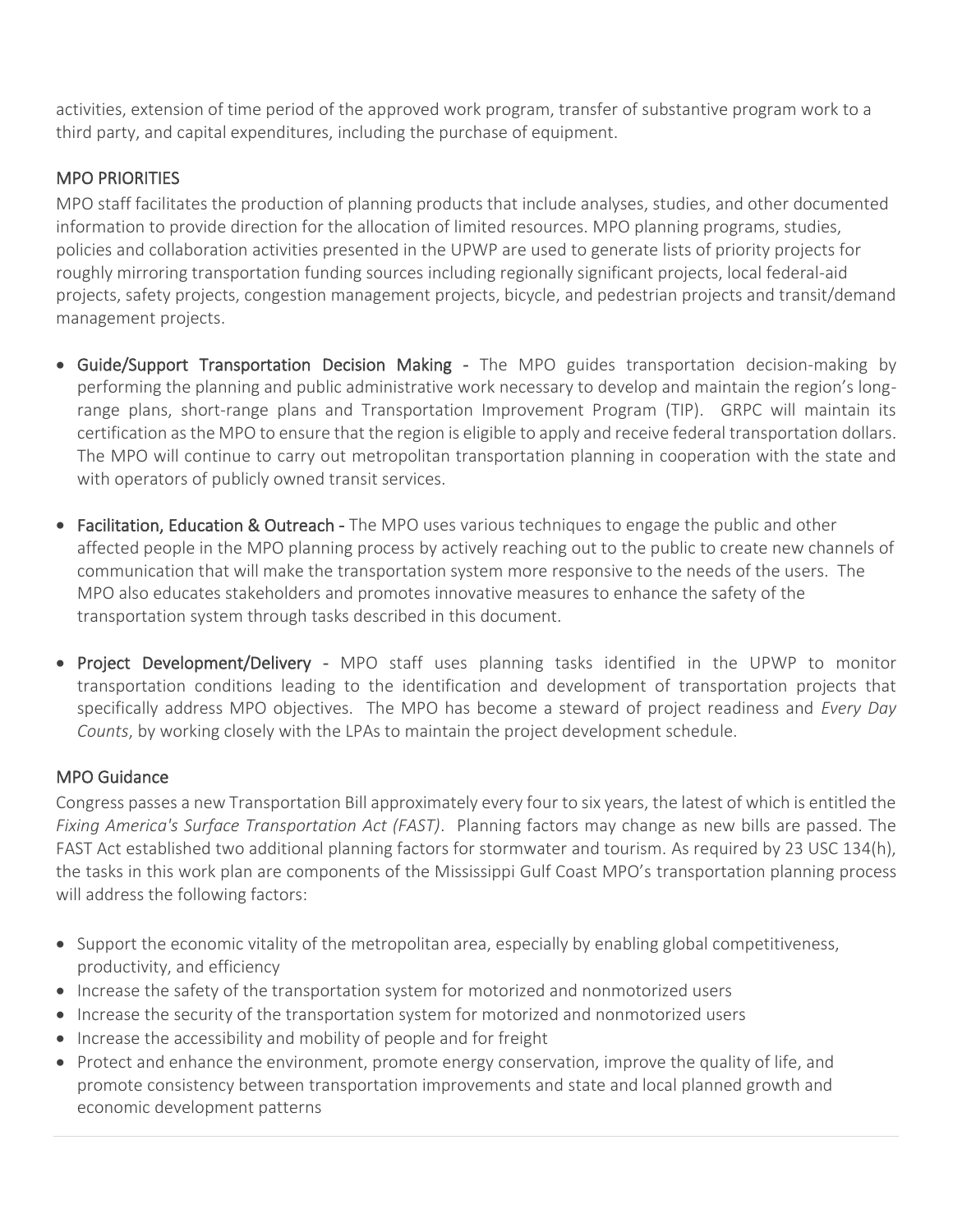- Enhance the integration and connectivity of the transportation system, across and between modes, for people and freight
- Promote efficient system management and operation
- Emphasize the preservation of the existing transportation system
- Improve the resiliency and reliability of the transportation system and reduce or mitigate stormwater impacts of surface transportation
- Enhancing travel and tourism

|            |                                           | $\Box$<br>conomic<br>/itality | $\circ$<br>afe<br>Ž | Security | $\leq$<br>$\triangleright$<br>ĊC<br>pilit<br><b>GS</b><br>≌.<br>$\,<\,$<br>ibility<br>$\infty$ | $\Box$<br>nvironment | Connectivity | $\circ$<br>perations | $\mathbf \nabla$<br>$\overline{\phantom{0}}$<br>$\sigma$<br>$\Omega$<br>$\sigma$<br>∸<br><<br>은.<br>$\overline{5}$ | ᅎ<br>$\sigma$<br>S<br>≐<br>— .<br>$\sigma$<br>コ<br>$\bigcap$ | Stormwate<br>$\overline{\phantom{a}}$ | ⊣<br>$\circ$<br>$\Xi$ .<br>Sm |
|------------|-------------------------------------------|-------------------------------|---------------------|----------|------------------------------------------------------------------------------------------------|----------------------|--------------|----------------------|--------------------------------------------------------------------------------------------------------------------|--------------------------------------------------------------|---------------------------------------|-------------------------------|
| A.1        | MPO Administration                        | $\ast$                        | $\ast$              | $\ast$   | $\ast$                                                                                         | $\ast$               | $\ast$       | $\ast$               | $\ast$                                                                                                             | $\ast$                                                       | $\ast$                                | $\ast$                        |
| A.2        | <b>Transportation Improvement Program</b> | $\ast$                        | $\ast$              | $\ast$   | $\ast$                                                                                         | $\ast$               | $\ast$       | $\ast$               | $\ast$                                                                                                             | $\ast$                                                       | $\ast$                                | $\ast$                        |
| A.3        | Project Administration                    | $\ast$                        | $\ast$              | $\ast$   | $\ast$                                                                                         | $\ast$               | $\ast$       | $\ast$               | $\ast$                                                                                                             | $\ast$                                                       | $\ast$                                | $\ast$                        |
| B.1        | MPO Planning                              |                               | $\ast$              | $\ast$   | $\ast$                                                                                         |                      | $\ast$       | $\ast$               |                                                                                                                    | $\ast$                                                       | $\ast$                                |                               |
| <b>B.2</b> | <b>Transit Planning Program</b>           |                               | $\ast$              | $\ast$   | $\ast$                                                                                         |                      | $\ast$       |                      |                                                                                                                    |                                                              |                                       | $\ast$                        |
| C.1        | Planning tools and Data Development       | $\ast$                        | $\ast$              | $\ast$   | $\ast$                                                                                         | $\ast$               | $\ast$       | $\ast$               | $\ast$                                                                                                             | $\ast$                                                       | $\ast$                                | $\ast$                        |
| D.1        | Traffic Data Collection Program           | $\ast$                        | $\ast$              | $\ast$   | $\ast$                                                                                         | $\ast$               | $\ast$       | $\ast$               | $\ast$                                                                                                             | $\ast$                                                       | $\ast$                                | $\ast$                        |
| E.1        | <b>Special Projects</b>                   | $\ast$                        | $\ast$              | $\ast$   | $\ast$                                                                                         | $\ast$               | $\ast$       | $\ast$               | $\ast$                                                                                                             | $\ast$                                                       | $\ast$                                | $\ast$                        |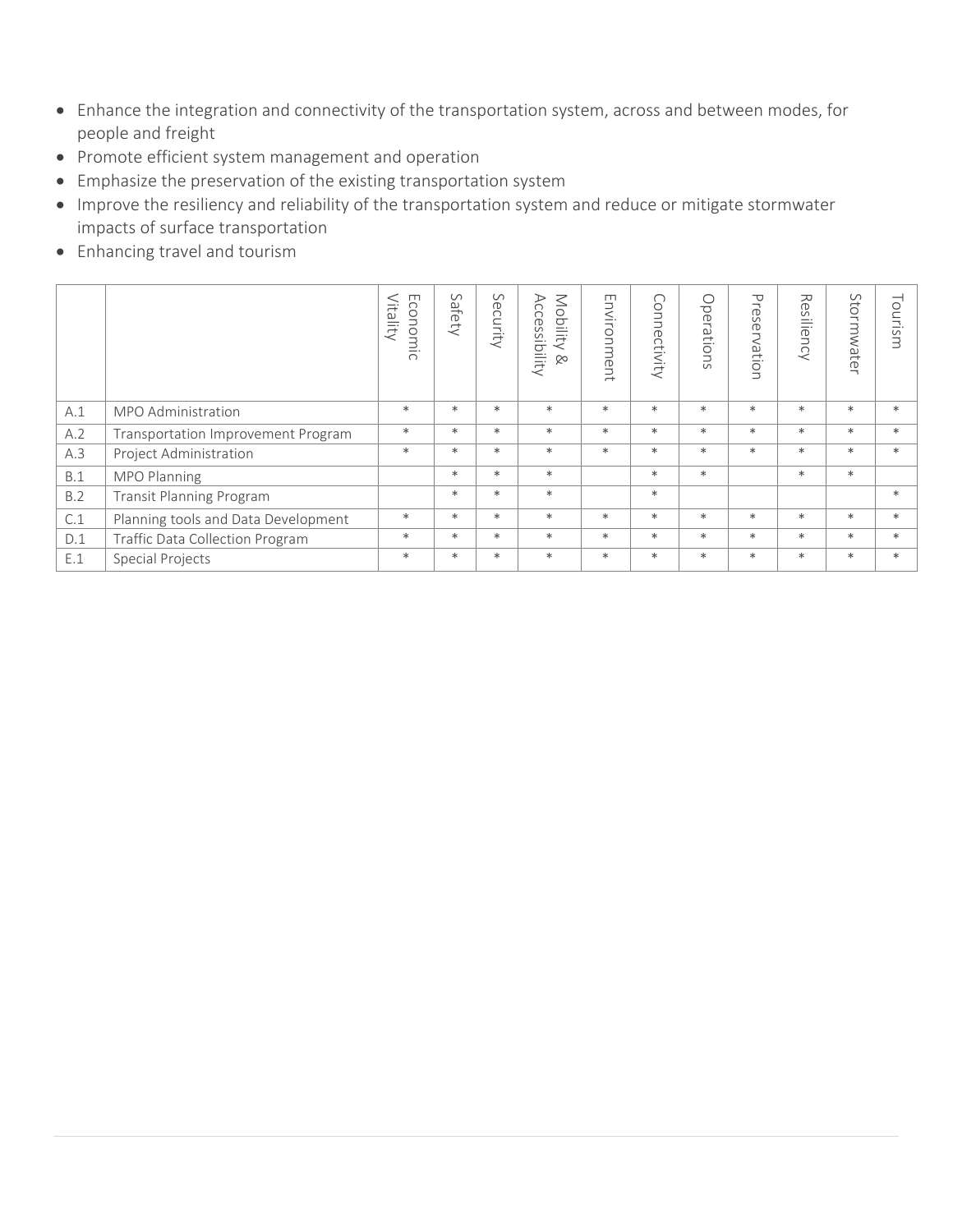#### ORGANIZATIONAL CHART



#### FINANCIAL SUMMARY

In accordance with 23 U.S.C. 104 generally, Metropolitan Planning funds are made available from FHWA and FTA through the Consolidated Planning Grant Agreement to each Metropolitan Planning Organization (MPO) designated for an urbanized area with a population of more than 50,000 individuals and responsible for carrying out the 3-C metropolitan planning process.

#### METROPOLITAN PLANNING (PL) FUNDS

The purpose of Metropolitan Planning funds is to carry out the requirements of 23 U.S.C. 134 and provide for a continuing, comprehensive, and cooperative (3-C) metropolitan transportation planning process. As required by 23 CFR 450.308(b), the MPO shall document planning activities in a Unified Planning Work Program (UPWP). Funds are apportioned annually to MDOT according to a statutory formula. MDOT makes funds available to the MPOs in the state based on an approved distribution formula.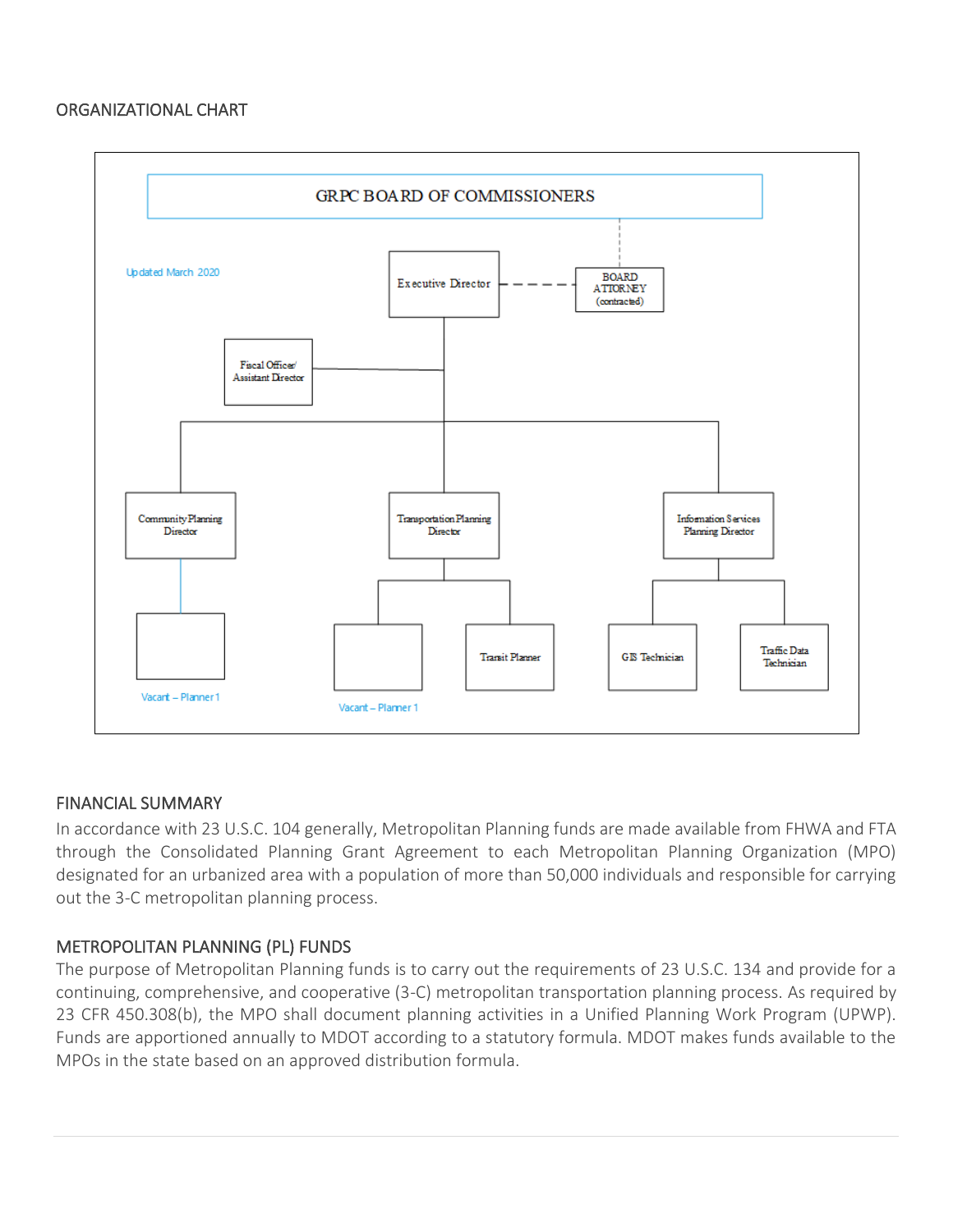### STATE PLANNING AND RESEARCH (SP&R)

The State Planning and Research Program funds States' statewide planning and research activities. The funds are used to establish a cooperative, continuous, and comprehensive framework for making transportation investment decisions and to carry out transportation research activities throughout the state. Funding is provided for SP&R by a 2% set-aside from each state's apportionments of four programs: The National Highway Performance Program (NHPP); the Surface Transportation Program (STP); the Highway Safety Improvement Program (HSIP); and the Congestion Mitigation Air Quality Improvement Program (CMAQ) Program. The MPO uses these funds for its traffic count program.

## METROPOLITAN PLANNING PROGRAM (MPP)

MPP (Section 5305) or FTA-flex funds are a major source of Federal financial assistance to help urbanized areas (UZAs) plan for the development, improvement, and effective management of their multimodal transportation systems. MPP funds are available to carry out the metropolitan transportation planning process and meet the transportation planning requirements of the joint Federal Transit Administration (FTA)/Federal Highway Administration (FHWA) planning regulations. In general, MPP grants are available to assist States, authorities of the States, Metropolitan Planning Organizations (MPOs), and local governmental authorities with preparing transportation plans and programs; planning, engineering, designing, and evaluating a public transportation project; and conducting technical studies related to public transportation. These funds are distributed by FTA to the states based on urbanized area populations. These funds, in turn, are sub-allocated by states to MPOs by a formula that considers each MPO's urbanized area population, their individual planning needs, and a minimum distribution.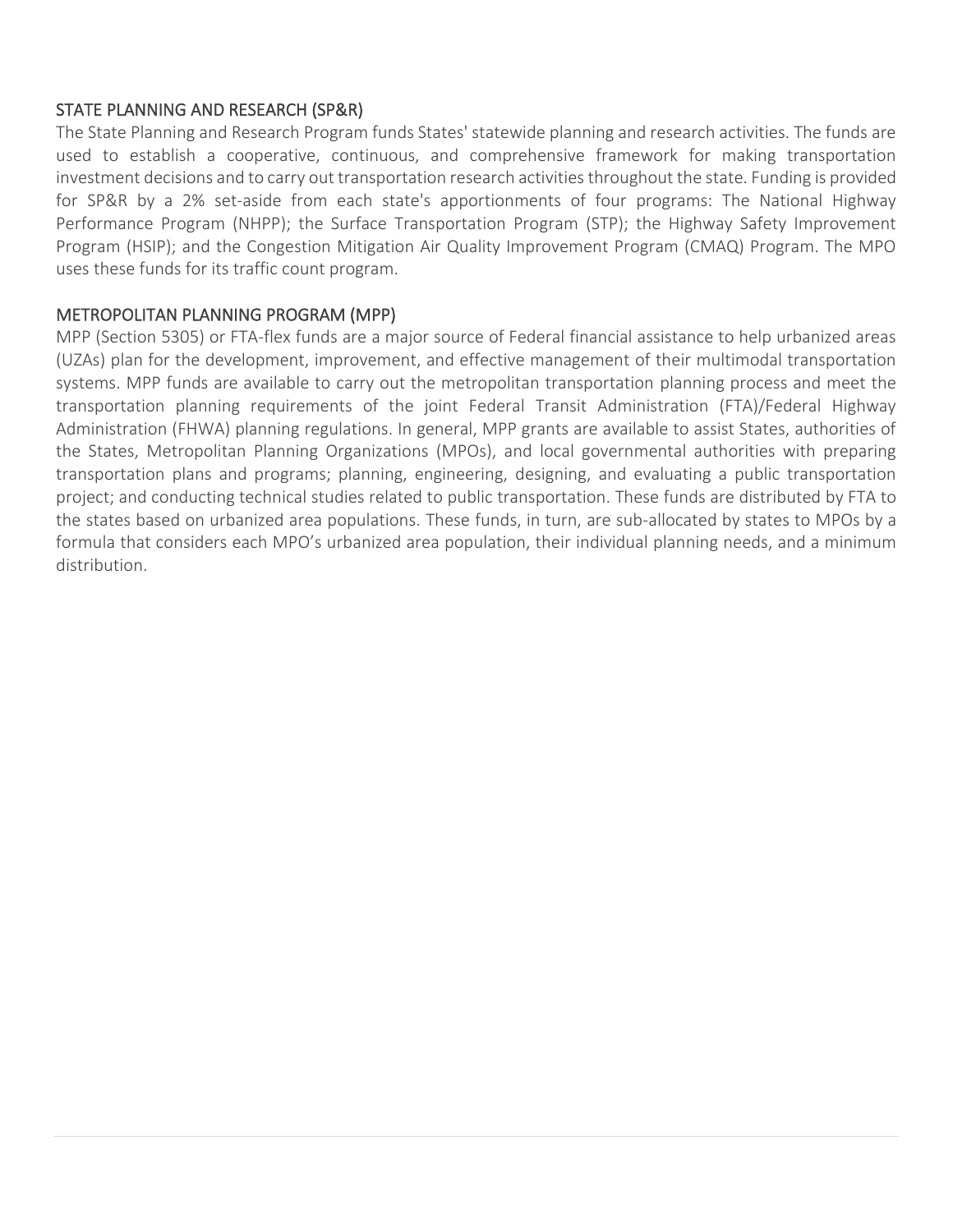#### 2021 – 2022 ANTICIPATED REVENUE

| <b>Item</b> | PL          | Local     | <b>Total PL</b> |
|-------------|-------------|-----------|-----------------|
| Carryover   | 127,463     | \$31,865  | \$159,329       |
| FY 2021     | \$614,439   | \$153,609 | \$768,048       |
| FY 2022     | \$626,728   | \$156,682 | \$783,410       |
| Total       | \$1,368,630 | \$342,156 | \$1,710,787     |

| <b>Item</b> | <b>FTA</b> | <b>MDOT</b> | <b>Total FTA</b> |
|-------------|------------|-------------|------------------|
| Carryover   | \$127,291  | \$31,822    | \$159,113        |
| FY 2021     | \$211,547  | \$52,886    | \$264,433        |
| FY 2022     | \$215,778  | \$53,944    | \$269,722        |
| Total       | \$554,616  | \$138,652   | \$693,268        |

| <b>Item</b> | <b>SPR</b> | <b>MDOT</b> | <b>Total SPR</b> |
|-------------|------------|-------------|------------------|
| FY 2021     | \$120,000  | \$30,000    | \$150,000        |
| FY 2022     | \$120,000  | \$30,000    | \$150,000        |
| Total       | \$240,000  | \$60,000    | \$300,000        |

### 2021 – 2022 ANTICIPATED EXPENDITURES

| <b>Task</b>  |                         | <b>PL</b> funds | Local match | <b>PL TOTAL</b> | FTA-flex  | <b>MDOT</b><br>match | <b>FTA</b><br><b>TOTAL</b> |
|--------------|-------------------------|-----------------|-------------|-----------------|-----------|----------------------|----------------------------|
| $A-1$        | MPO Admin               | \$277,699       | \$69,425    | \$347,124       | \$277,699 | \$69,425             | \$347,124                  |
| $A-2$        | TIP                     | \$87,400        | \$21,850    | \$109,250       | \$0       | \$0                  | \$0                        |
| $A-3$        | Project Admin           | \$133,955       | \$33,489    | \$167,444       | \$0       | \$0                  | \$0                        |
| $B-1$        | MPO Planning            | \$163,216       | \$40,804    | \$204,020       | \$0       | \$0                  | \$0                        |
| $B-2$        | <b>Transit Planning</b> | \$0             | \$0         | \$0             | \$163,216 | \$40,804             | \$204,020                  |
| $C-1$        | Planning Data           | \$316,886       | \$79,222    | \$396,108       | \$79,222  | \$19,805             | \$99,027                   |
| $E-1$        | <b>Special Projects</b> | \$389,473       | \$97,368    | \$486,841       | \$34,478  | \$8,619              | \$43,097                   |
| <b>TOTAL</b> |                         | \$1,368,630     | \$342,157   | \$1,710,787     | \$554,614 | \$138,654            | \$693,268                  |

| Task |                                 | <b>SPR funds</b> | <b>MDOT</b> match | <b>SPR TOTAL</b> |
|------|---------------------------------|------------------|-------------------|------------------|
|      | <b>Traffic Counting Program</b> | \$240,000        | \$60,000          | \$300,000        |

\*Projected revenue estimates were provided by MDOT for the UPWP. PL funds and FTA flex funding used for planning activities described in the UPWP are sub-allocated to each task based on staff person working on that task.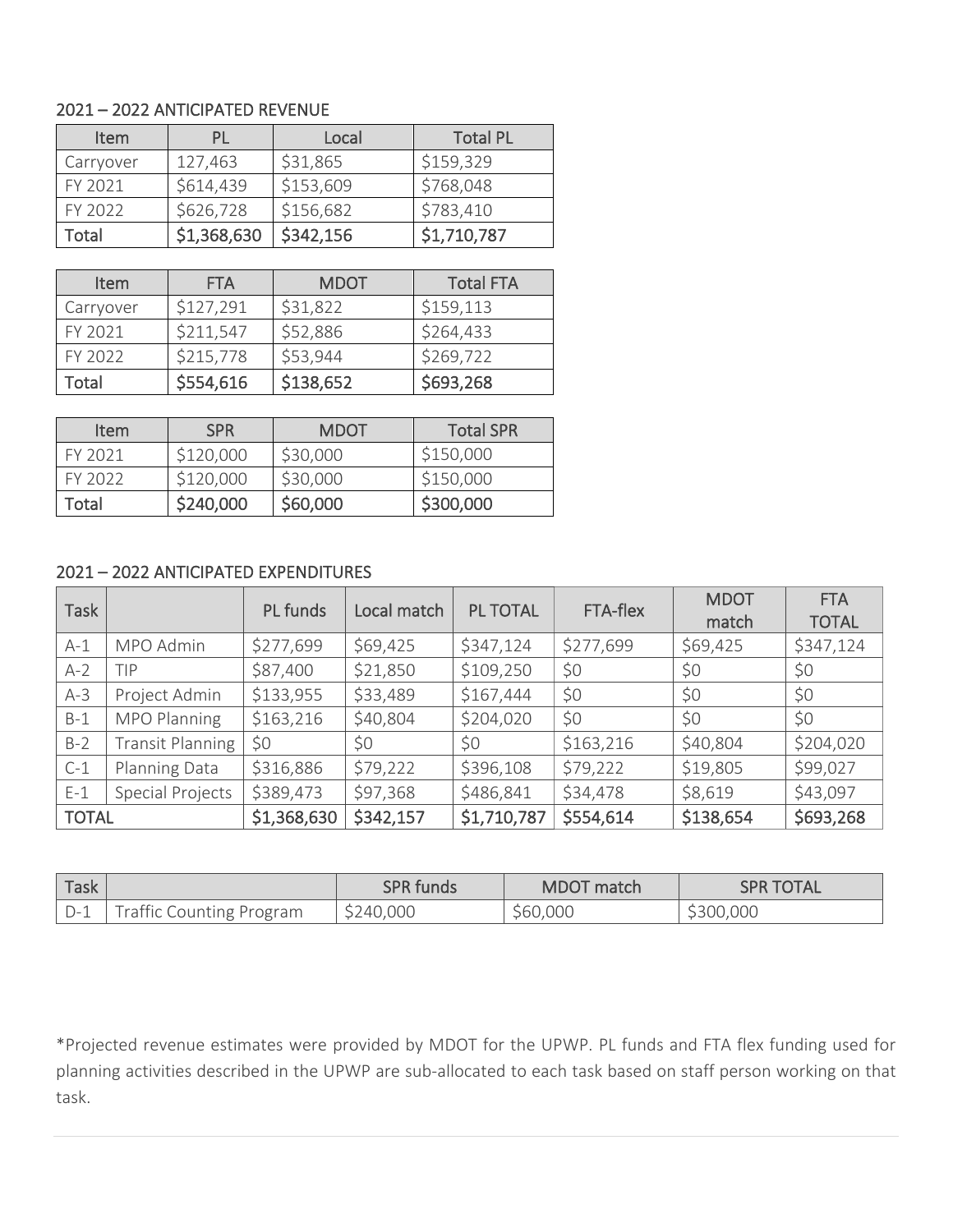### WORK PROGRAM TASKS

- A.1 MPO ADMINISTRATION
- A.2 TRANSPORTATION IMPROVEMENT PROGRAM
- A.3 PROJECT ADMINISTRATION
- B.1 MPO PLANNING
- B.2 TRANSIT PLANNING PROGRAM
- C.1 PLANNING TOOLS AND DATA DEVELOPMENT
- D.1 TRAFFIC DATA COLLECTION PROGRAM
- E.1 SPECIAL PROJECTS, SUPPORT AND DEVELOPMENT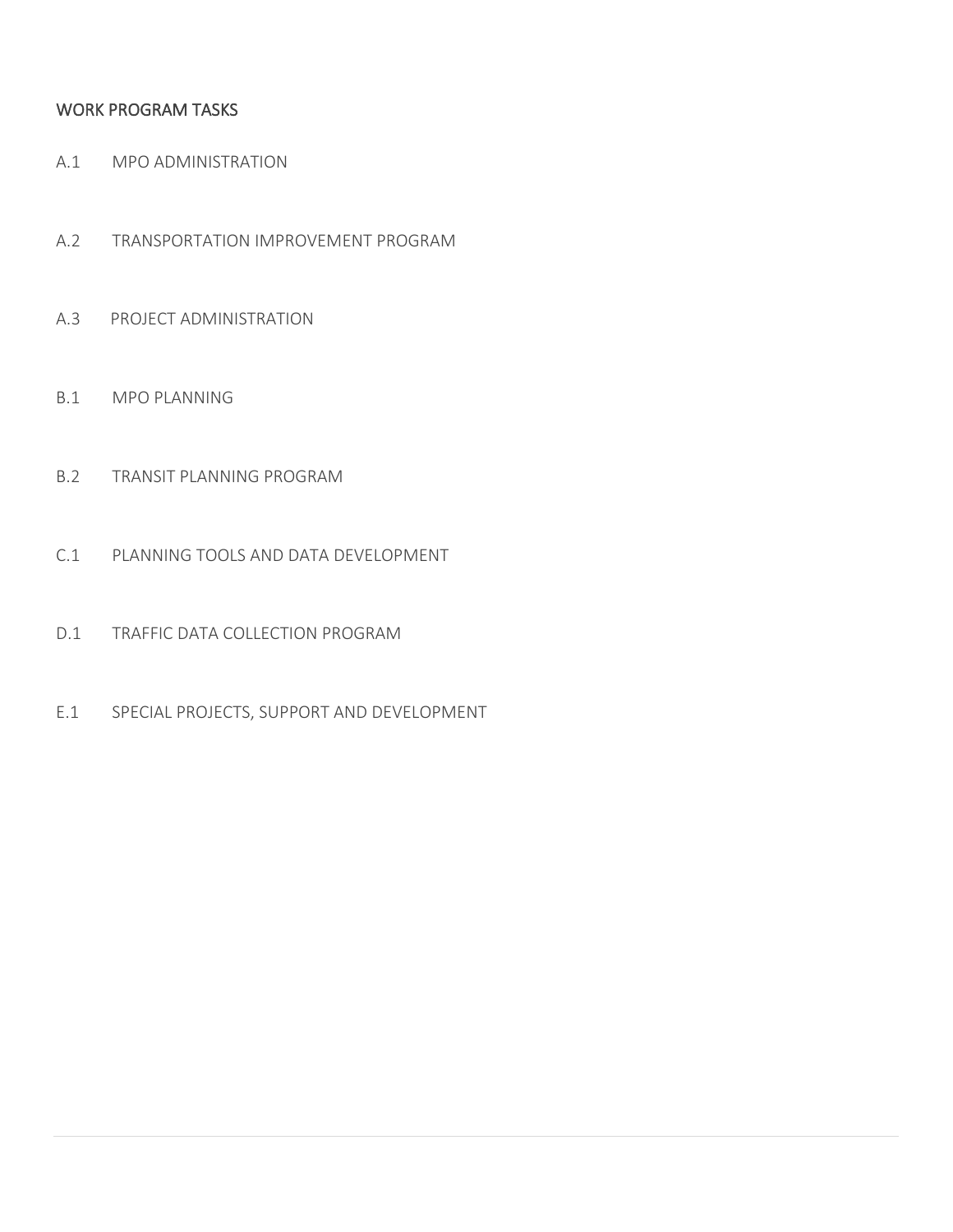#### A.1 MPO ADMINISTRATION

#### Responsible Party and Contact Information:

| Name/Title:       | Paul Gavin, Executive Director |
|-------------------|--------------------------------|
| Telephone Number: | 228-864-1167                   |
| Fmail:            | pgavin@grpc.com                |

#### Purpose and Scope:

Activities in the Unified Planning Work Program (UPWP), transportation planning process, human resources, information technology needs, providing opportunities for involvement transportation planning programs and processes, and administrative/operational activities required to function as an MPO.

### Accomplishments during the Previous Work Program Period:

MPO Prospectus and Handbook update, MPO member designations. Updated PPP document, TIP project public review and targeted outreach

## Planned Activities for this Work Program:

- 1. Program administration. Manage the day-to-day activities of the MPO, ensuring proper staffing, technical resources, and office infrastructure are available to complete activities identified in the UPWP. Maintain continued eligibility for federal and state transportation aid through the maintenance of a certified "3-C" urban transportation planning process. Maintain MPO designations and mailing lists for each MPO member.
- 2. 2021 federal certification review. Review the 2017 certification review and prepare for the 2021 federal certification review. Staff will participate in the review.
- 3. Professional development. Staff will participate in workshops, meetings, training, education, and webinars to develop new skills and expertise in transportation training. In-state or out of state travel may be required.
- 4. Unified Planning Work Program (UPWP). Staff will maintain the MPO's UPWP. Prepare reports about MPO activities to the GRPC Board and MDOT.
- 5. MPO meetings. GRPC will host Technical Coordinating Committee (TCC) and Transportation Policy Committee (TPC) meetings. Staff will prepare presentations, agendas, and minutes for meetings. Staff will represent the MPO in state, regional, and local meetings. Participate in meetings with MPO collaborators, including but not limited to MDOT, FHWA, FTA, and the LPAs.
- 6. Public participation. This task provides for implementation of the MPO's Public Participation Plan (PPP). Provide outreach and review opportunities for updates and amendments to MPO documents. Review the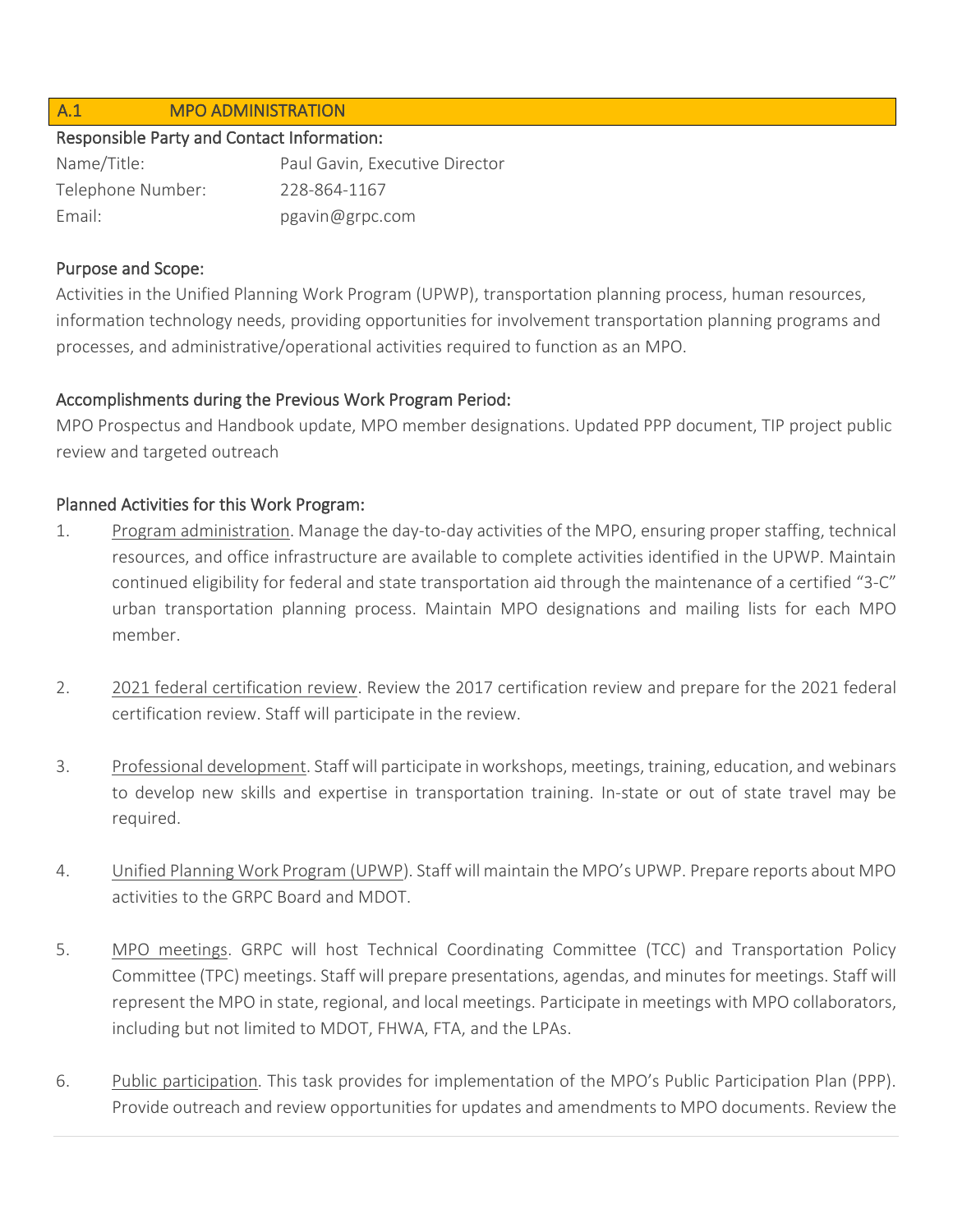effectiveness of the procedures and strategies contained in the participation plan to ensure a full and open participation process.

- 7. Environmental Justice and Title VI program. Staff will monitor, evaluate, and implement Title VI/EJ compliance, guidance, and requirements for plans and programs. GRPC will continue to collect and analyze data related to minority or low-income populations and the effect of the transportation programs and system on those populations.
- 8. Communication. GRPC will maintain communication with stakeholders and the general public. Provide a blog to describe the results of planning activities and best practices. Maintain social media accounts and GRPC website to share and discuss current events related to transportation. Format planning documents, developing website information, developing other printed materials, and public meeting facilitation as needed.
- 9. List of obligated projects. Staff will work with MDOT to manage a list of obligated projects and make it available to the public and stakeholders.

Deliverables: *UPWP, MDOT quarterly reports, GRPC Board reports, MPO meeting minutes, Public Participation Plan, blog* 

| Task |                    | PL funds  | Local match | <b>PL TOTAL</b> | FTA-flex  | MDOT match | <b>FTA TOTAL</b> |
|------|--------------------|-----------|-------------|-----------------|-----------|------------|------------------|
| A-1  | MPO Administration | \$277,699 | \$69,425    | \$347.124       | \$277.699 | \$69,425   | \$347.124        |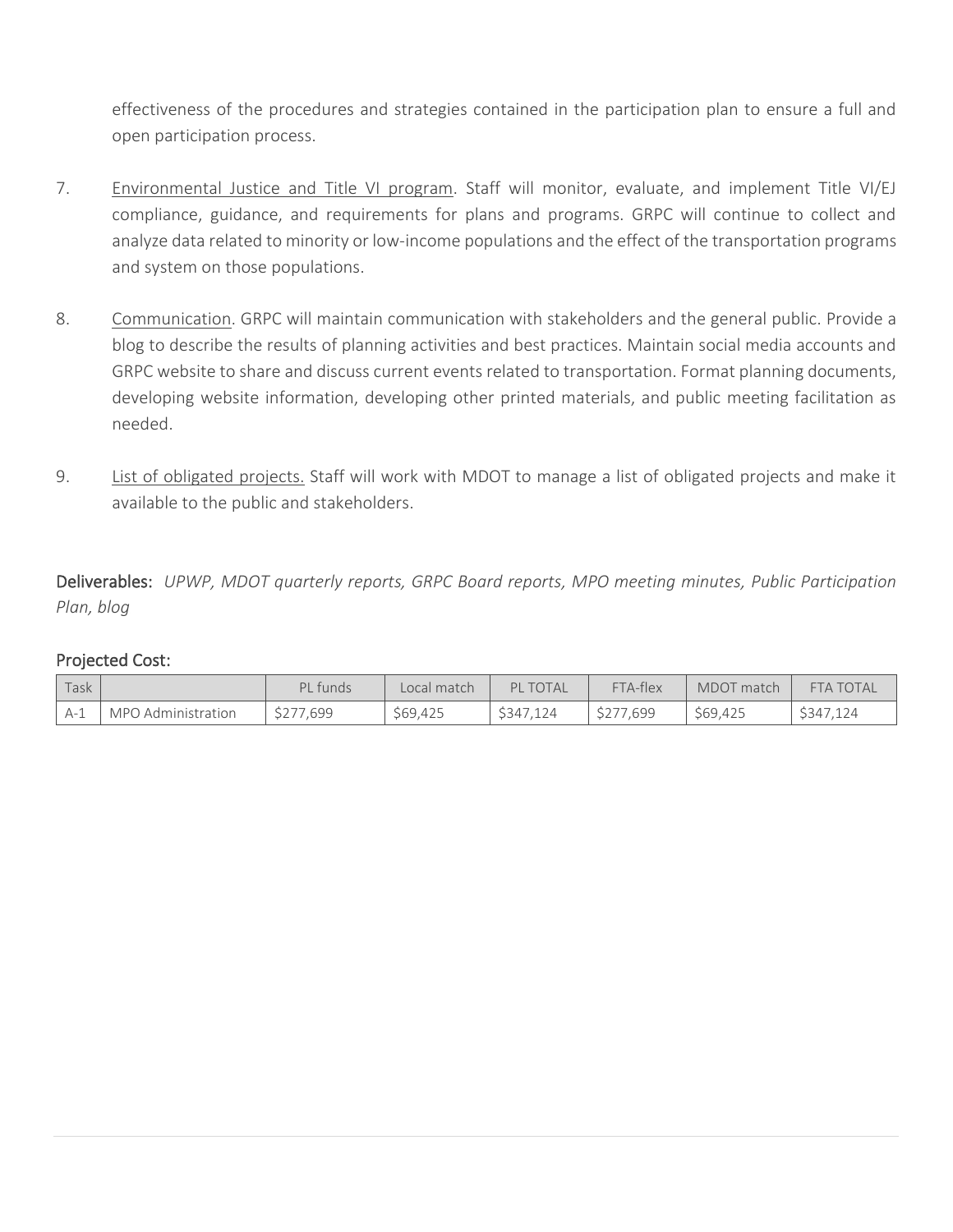### A.2 TRANSPORTATION IMPROVEMENT PROGRAM

#### Responsible Party and Contact Information:

| Name/Title:       | Kenneth Yarrow, Transportation Planning Manager |
|-------------------|-------------------------------------------------|
| Telephone Number: | 228-864-1167                                    |
| Email:            | kyarrow@grpc.com                                |

### Purpose and Scope:

MPO staff works with local public agencies (LPAs) of all modes to annually update the TIP. The MPO coordinates with FHWA, MDOT, and local LPAs to keep the TIP updated with current project timelines, project descriptions, and funding allocations. This is an ongoing task for the MPO.

### Accomplishments during the Previous Work Program Period:

2020 Call for Projects process, 2021-2204 TIP development, TIP prioritization process, and policy update.

## Planned Activities for this Work Program:

- 1. TIP document. Staff develops the TIP document, manages TIP amendments and administrative modifications. Work with transit agencies to build the transit Program of Projects (POP). Manage funding balances and obligation authority.
- 2. Project meetings. Communication with the Gulf Coast local public agencies and host project meetings to gain information required to track the status of projects to reduce project delivery delays. Attend TIP project kickoff meetings, field reviews, and office reviews to represent MPO interests. Coordination with MDOT and FHWA for project updates.
- 3. Call for projects. Staff will work with the MPO to develop a 2022 investment strategy for the Gulf Coast MPO STBG and TAP funds. A 2021 – 2022 TIP call for projects will be administered by GRPC. Staff will update the TIP evaluation process for the 2021-2024 TIP call for projects.
- 4. Public outreach. Staff will perform public review periods, public meetings and other outreach for TIP review. Targeted outreach to identify potential impacts from transportation projects to low-income and minority areas will provide specific opportunities for comment.

### Deliverables

*TIP document, prioritization process, investment strategy, list of obligated projects*

| l Task | PL funds | Local match | PI<br><b>TOTAL</b> | FTA-flex            | MDOT match | <b>FTA TOTAL</b>    |
|--------|----------|-------------|--------------------|---------------------|------------|---------------------|
| A-2    | \$87,400 | \$21,850    | \$109,250          | $\sim$ $\sim$<br>JU | 5U         | $\sim$ $\sim$<br>ッつ |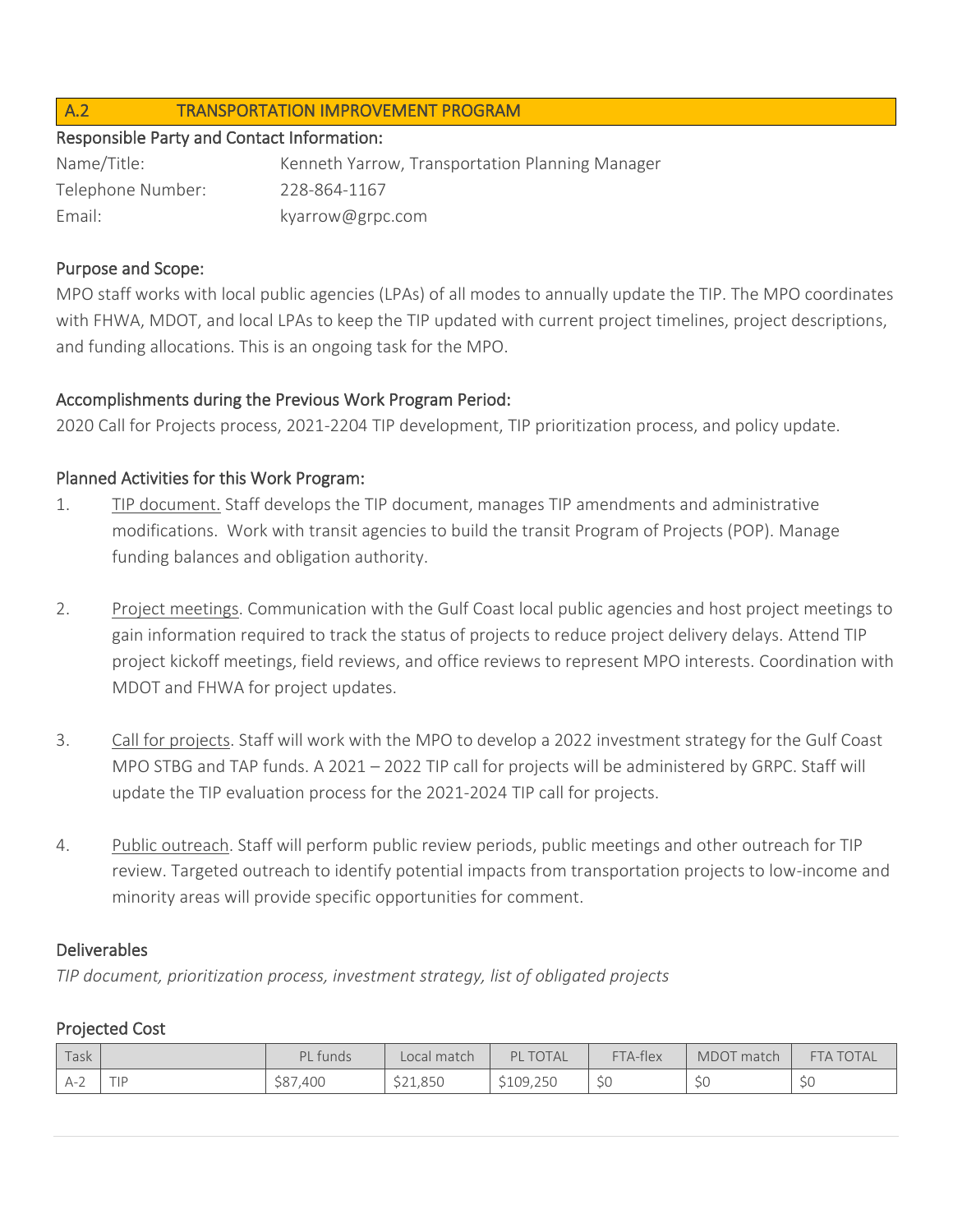### A.3 PROJECT ADMINISTRATION

#### Responsible Party and Contact Information:

| Name/Title:       | Jeff Loftus, Community Planning Manager |
|-------------------|-----------------------------------------|
| Telephone Number: | 228-864-1167                            |
| Email:            | jol@grpc.com                            |

#### Purpose and Scope:

Provide contract administration services to GRPC projects, MPO funded Studies and other assistance to LPAs.

#### Accomplishments during the Previous Work Program Period:

GRPC administered contracts and served as LPA for the GRPC safety projects and Moss Point's Interstate Commerce Area Study. GRPC attended project field and office review and other meetings for various TIP projects and studies, including to help keep their progress on track.

#### Planned Activities for this Work Program:

- 1. Contract administration. Provide contract administration and status update for GRPC technical studies. Provide oversight for the procurement process to select consultants for GRPC lead projects.
- 2. Funding opportunities. Monitor the grant opportunities for the implementation of transportation projects and programs. Grants may include but are not limited to U.S. DOT programs such as BUILD, INFRA and FTA programs. Monitor federal and state legislation to identify bills that impact local transportation funding opportunities. Search and apply for grants to support planning and project development.
- 3. GRPC as LPA. GRPC will serve as LPA and for regional projects and studies as needed. Staff will maintain certification for the MDOT's Local Public Agency (LPA) process.
- 4. Project liaison. GRPC will provide expert assistance to local public agencies pursuing funding for transportation projects in the region. Staff will serve as a liaison between MDOT and local agencies to help over some project hurdles.

#### Deliverables

*Procurement for GRPC consultants, contract administration*

| Task  |                        | PL funds  | Local match | <b>PL TOTAL</b> | FTA-flex           | MDOT match | <b>FTA TOTAL</b> |
|-------|------------------------|-----------|-------------|-----------------|--------------------|------------|------------------|
| $A-3$ | Project Administration | \$133,955 | \$33,489    | \$167,444       | $\sim$ $\sim$<br>◡ | ЭL         | $\sim$<br>ッつ     |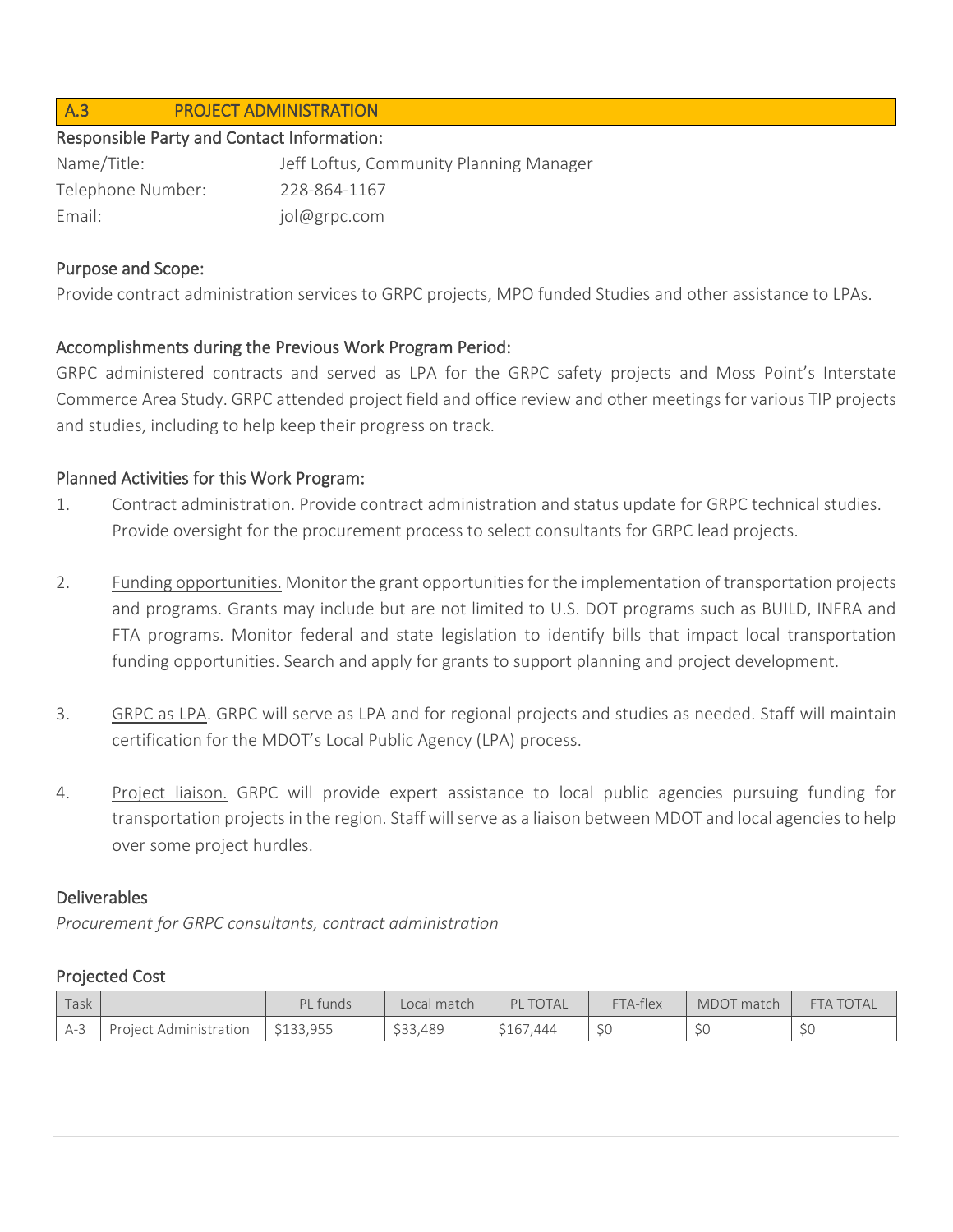#### B.1 MPO PLANNING

#### Responsible Party and Contact Information:

| Name/Title:       | Kenneth Yarrow, Transportation Planning Manager |
|-------------------|-------------------------------------------------|
| Telephone Number: | 228-864-1167                                    |
| Email:            | kyarrow@grpc.com                                |

#### Purpose and Scope:

This section contains activities related to multimodal transportation system planning

### Accomplishments during the Previous Work Program Period:

MPO Active Transportation Plan, Congestion Management Plan, Draft 2045 MTP

### Planned Activities for this Work Program:

- 1. Project development. Develop projects from the previously completed Active Transportation Plan, Congestion Management Plan, 2045 MTP, and other MPO planning. Staff will utilize various tools including microsimulation to complete this task.
- 2. Local Road Safety Plan. Work with MDOT and consultants on the development and implementation of the Gulf Coast Local Road Safety Program, including safety emphasis areas and identifying locations with high numbers of traffic crashes and rates for project development.
- 3. Corridor scan. Staff will analyze various transportation corridors (such as Pass Road) for pedestrian access, safety, and traffic problems to identify areas that would benefit from treatments such as road diets or the installation of medians.
- 4. Regional intersection study. Complete an intersection analysis plan of the region to identify intersections with characteristics suitable for the consideration of roundabout installation, pedestrian crossings, ADA considerations, technology upgrades and safety mitigation measures.
- 5. Performance and asset management program. MPO staff will continue to monitor adopted federal performance measures and coordinate with MDOT. GRPC will develop additional performance measures in support of the Active Transportation Plan, MTP, TIP, Congestion Management Process and other MPO planning.
- 6. 2045 Metropolitan Transportation Plan. MPO staff will work with MDOT consultants to complete the 2045 Metropolitan Transportation Plan.
- 7. List of Priority Projects (LOPP). Perform MPO sroject scans for recommended transportation projects and alternatives identified by MPO planning and the Metropolitan Transportation Plan. The scans will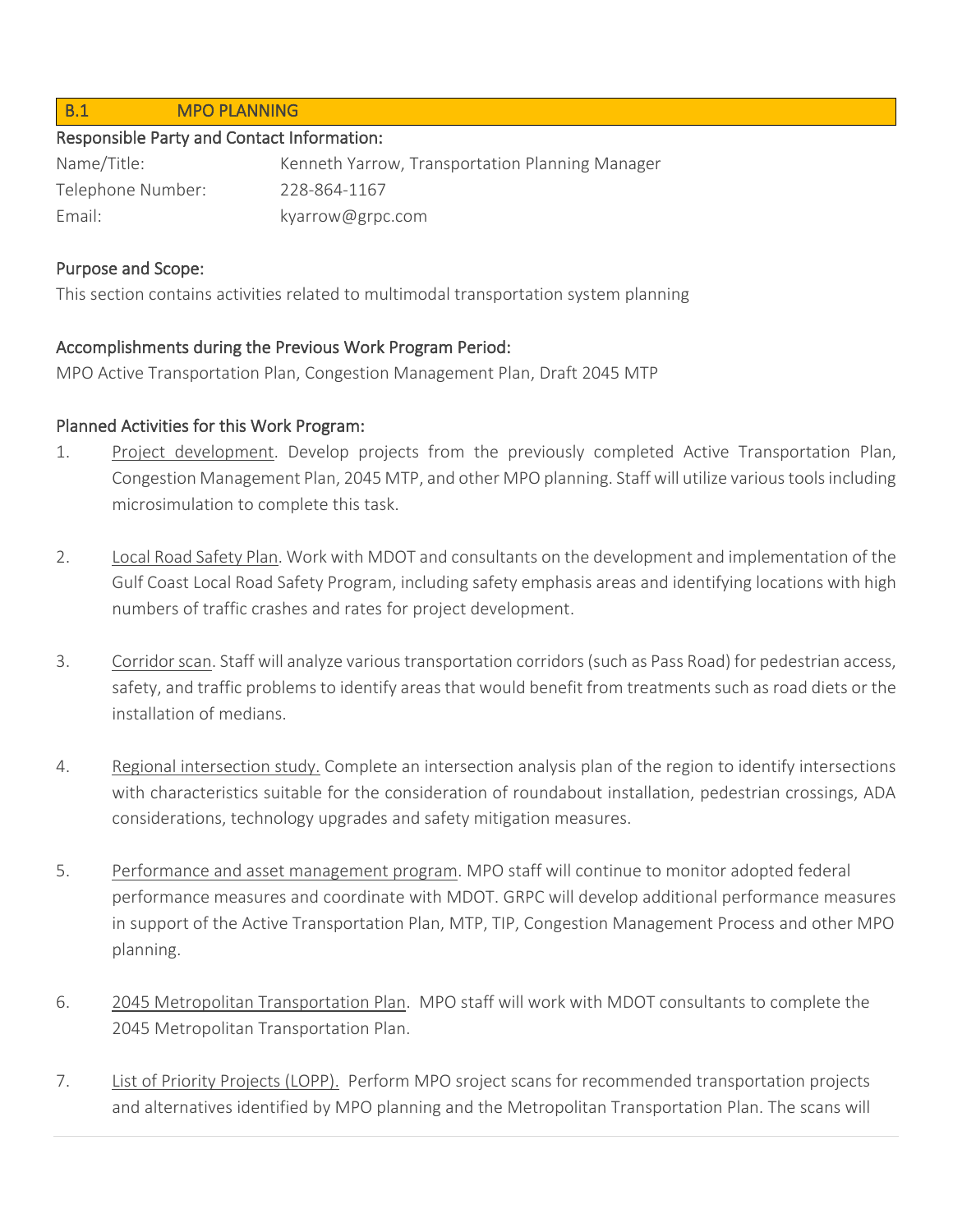identify impacts involving the project, provide a clearer understanding of the economic and mobility impacts that may have significant effects on the region. The report communicates the projects that the Gulf Coast would like to see considered for Federal and State funding.

8. Benefit-cost analysis. MPO planners will perform BCAs on regional projects to estimate the economic impacts of the projects.

#### Deliverables

*Local Road Safety Plan, intersection analysis plan, corridor scan, performance measure report, benefit-cost analyses*

| Task  |                     | PL funds  | Local match | <b>PL TOTAL</b> | FTA-flex | MDOT match | <b>FTA TOTAL</b>    |
|-------|---------------------|-----------|-------------|-----------------|----------|------------|---------------------|
| $B-1$ | <b>MPO Planning</b> | \$163,216 | \$40,804    | \$204,020       | S0       | ЭU         | $\sim$ $\sim$<br>5U |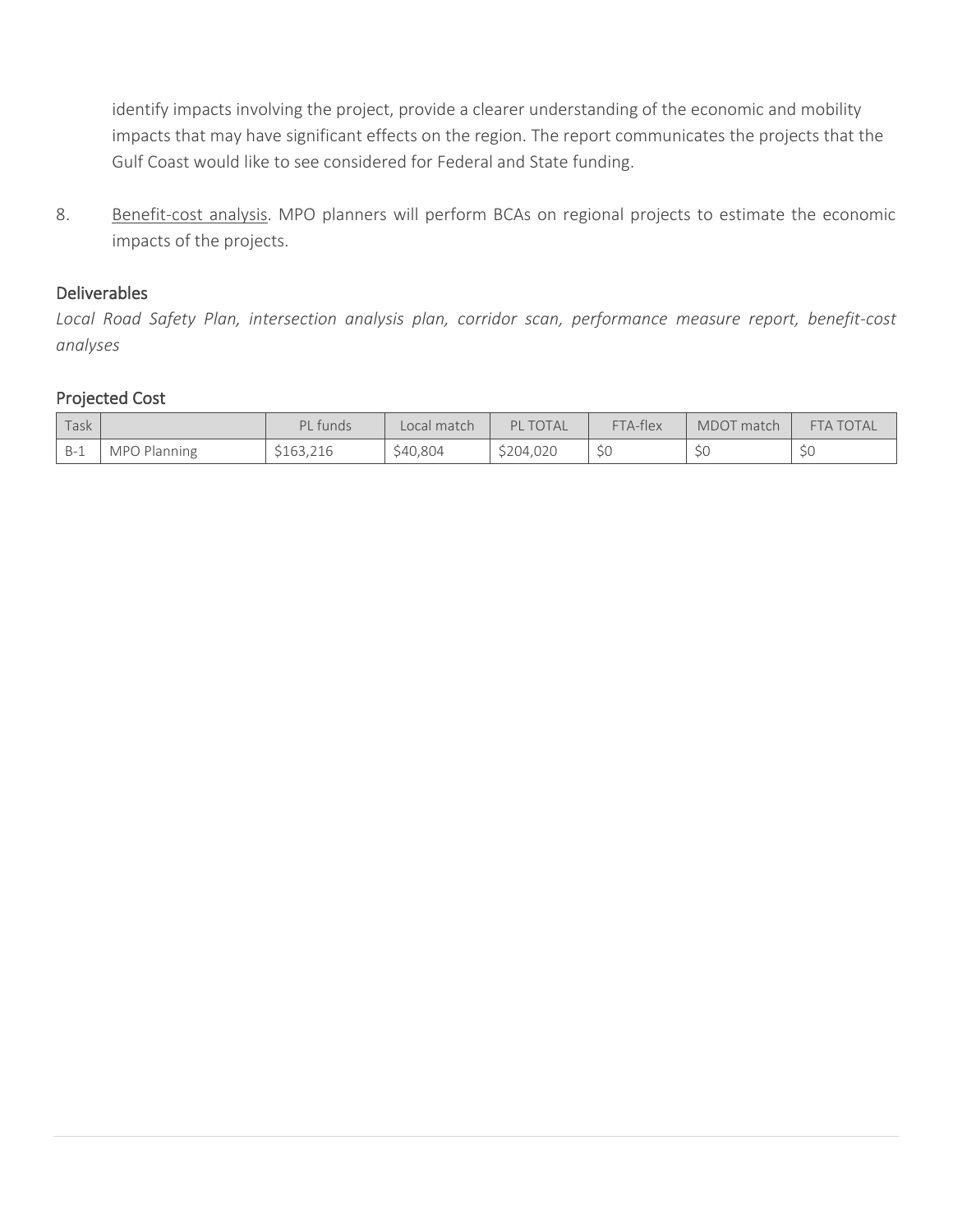### B.2 TRANSIT PLANNING PROGRAM

#### Responsible Party and Contact Information:

Name/Title: Kenneth Yarrow, Transportation Planning Manager Telephone Number: 228-864-1167 Email: kyarrow@grpc.com

#### Purpose and Scope:

Provide transit planning assistance to Coast Transit Authority.

### Accomplishments during the Previous Work Program Period:

Service review plans, impact analyses formalized transit stops report and support.

#### Planned Activities for this Work Program:

- 1. Plan updates. MPO staff will work with MDOT consultants to complete the 2045 Transit Development Plan. Provide updates to other transit plans as required including the Coordinated Transportation Plan and Asset Management Plan.
- 2. Fixed route review. Provide an annual review of CTA service to help determine if adjustments are needed to existing routes. Analyze new service areas for potential route implementation in areas with where demand remains unmet.
- 3. Public review. Perform equity analyses and public review for major changes proposed to the system. GRPC will work with CTA on all required public review and outreach efforts
- 4. System improvements. GRPC will work with CTA on a plan to establish a 30-minute/60-minute system. This plan consists of formalizing stop locations, eliminating the hail system, implementing transit signal preemption, and route adjustments. GRPC will study each route to determine existing travel times and headways and make determinations on the impacts of TSP and hail system elimination on the travel time. Once this is clear, route adjustments will be considered.
- 5. Transit stops access. Provide analyses for transit stop pedestrian access, bicycle access, and ADA considerations.

#### Deliverables

*Transit Stop Access Study, Service review plans, impact analyses, Coordinated Transportation Plan*

| Task  |                  | PL funds | Local match | <b>PL TOTAL</b>       | FTA-flex | MDOT match | <b>FTA TOTAL</b> |
|-------|------------------|----------|-------------|-----------------------|----------|------------|------------------|
| $B-2$ | Fransit Planning | \$0      |             | $\sim$ $\sim$<br>- SL | 163.216  | \$40,804   | \$204,020        |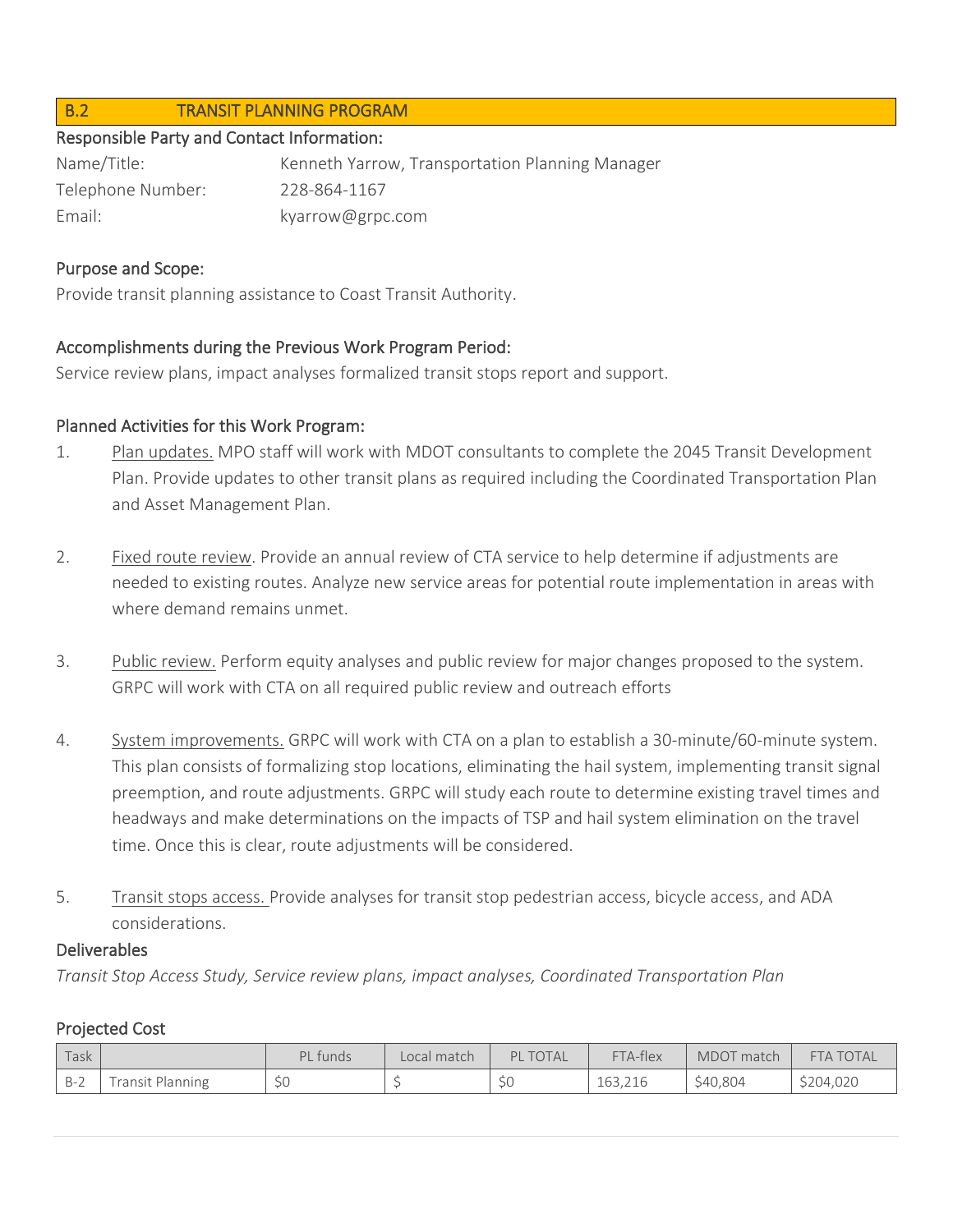### C.1 PLANNING TOOLS AND DATA DEVELOPMENT

#### Responsible Party and Contact Information:

| Name/Title:       | Ken Holland, GIS Manager |
|-------------------|--------------------------|
| Telephone Number: | 228-864-1167             |
| Email:            | kwholland@grpc.com       |

#### Purpose and Scope:

This section contains activities needed to maintain data used in MPO planning and project development.

#### Accomplishments during the Previous Work Program Period:

CTA mapping support, land use data, mapping support, GIS support, street centerline file, modeling support.

#### Planned Activities for this Work Program:

- 1. GIS support. GIS staff will provide support to the transportation planning process through activities such as the development of data related to the 2020 census, maintaining demographic data, displaying transportation data of all modes, displaying census data, mapping of planned and programmed transportation projects and services and updating and developing new GIS data layers.
- 2. MPO modeling activities. GRPC will perform transportation modeling activities to forecast future demand on the region's transportation system. This includes thoroughfare planning and possible updates to the transportation needs assessment. Consultants may be used for this task.
- 3. Stormwater inventory. Staff will continually map locations on roadways that experience stormwater inundation. This inventory is used by transportation planners to address stormwater issues on roadways throughout the region.
- 4. Gulf Coast street centerline. Maintain GIS coverage of centerline streets and roadway classifications.
- 5. Coast Transit Authority mapping. GRPC provides mapping support, including updates to their rider's guide.
- 6. MPO planning visualization. GIS staff will use visualization techniques to show the public and stakeholders the impacts from transportation projects to MPO goals and objectives.

#### Deliverables

*Street centerline file, CTA maps, GIS data files, planning visualization*

| Task                  |                            | PI<br>. funds | Local match | PI<br><b>TOTAL</b> | FTA-flex | MDOT match | <b>FTA TOTAL</b> |
|-----------------------|----------------------------|---------------|-------------|--------------------|----------|------------|------------------|
| $\mathsf{C}\text{-}1$ | Tools and Data Development | 316.886       | \$79,222    | \$396,108          | \$79.222 | \$19,805   | \$99,027         |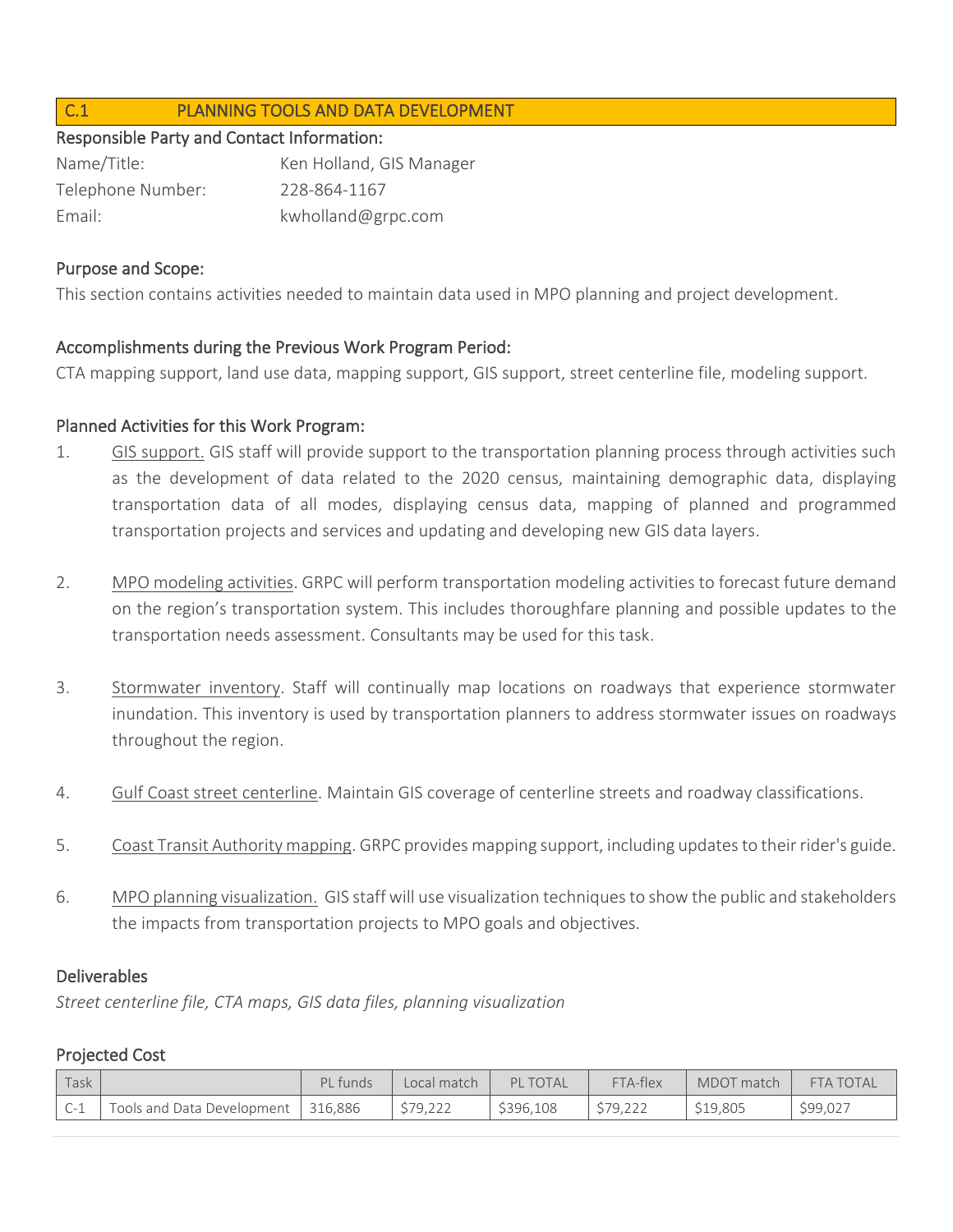### D.1 TRAFFIC DATA COLLECTION PROGRAM

#### Responsible Party and Contact Information:

| Name/Title:       | Ken Holland        |
|-------------------|--------------------|
| Telephone Number: | 228-864-1167       |
| Email:            | kwholland@grpc.com |

#### Purpose and Scope:

Provide a traffic counting program to meet MDOT requirements and Local Public Agency needs.

### Accomplishments during the Previous Work Program Period:

2019 and 2020 traffic counting program, 2018 AADTs

#### Planned Activities for this Work Program:

- 1. Scheduled traffic counts. Perform traffic volume counts according to a monthly schedule. Submit raw numbers to MDOT.
- 2. Quality control. Download and review counts to determine if it is a good count. Reschedule if needed.
- 3. Equipment. Maintain equipment and traffic count van. Purchase new equipment to advance the capabilities of the traffic count program. Counters will be purchased to provide very much needed turning movement counts, pedestrian counts, vehicle class counts, etc. to perform traffic studies throughout the region.
- 4. AADT. Develop AADTs from factors provided by MDOT.
- 5. Website. Present traffic counts on the GRPC website.
- 6. Special counts. Perform special counts as needed to support needs in the region.

#### Deliverables

*2021 & 2022 traffic data, 2020 AADTs*

| Task                |                       | SPR funds | MDOT match | <b>TOTAL</b> |  |
|---------------------|-----------------------|-----------|------------|--------------|--|
| $\cdot$ D-1 $\cdot$ | Traffic Count Program | \$240,000 | \$60,000   | \$300,000    |  |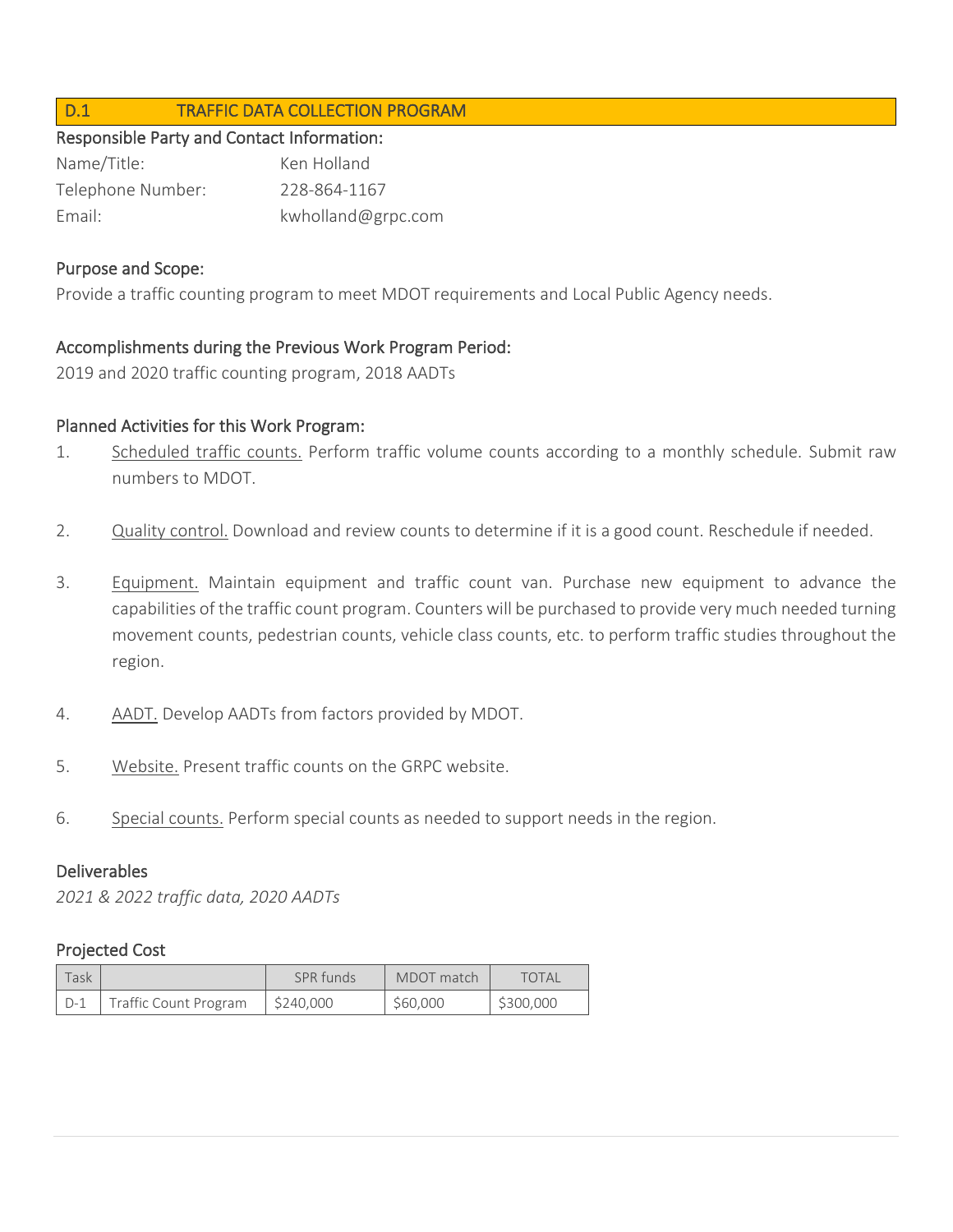## E.1 SPECIAL PROJECTS, SUPPORT, AND DEVELOPMENT

#### Responsible Party and Contact Information:

| Name/Title:       | Kenneth Yarrow   |
|-------------------|------------------|
| Telephone Number: | 228-864-1167     |
| Email:            | kyarrow@grpc.com |

#### Purpose and Scope:

Development of MPO projects, outreach, and studies. Consultants will be used for various tasks.

## Accomplishments during the Previous Work Program Period:

East-West Corridor project, MDOT Beatline Road PEL

### Planned Activities for this Work Program:

- 1. Staff travel. Staff travel expenses for workshops, statewide MPO meetings, and training.
- 2. Memberships. Staff membership fees for planning and engineering organizations.
- 3. Technical support. Consultants will be used to maintain and update office IT infrastructure, including server, phone systems, employee workstations, and software packages.
- 4. Project support tools. GRPC may purchase programs such as TREDIS subscription for economic impact and benefit-cost analyses. GRPC may purchase microsimulation capabilities for project development.
- 5. GRPC studies. GRPC will use consultants for school zone safety studies, traffic circulation studies, traffic impact analyses, intersection studies, traffic studies, conceptual engineering, and roadway safety audits for the development of projects from MPO planning.
- 6. Housing survey. GRPC will have a consultant produce the annual Regional Apartment Survey.
- 7. MPO expense. Costs associated with food, rentals, speakers, advertisements, and other materials for the MPO planning program, meetings, and training. Office supplies, computer, and printer expenses.
- 8. Special projects and support. GRPC staff will provide technical support to MPO members. Staff will participate in MDOT studies, CTA studies, GRPC studies, and MPO sponsored studies.
- 9. MPO efficiency planning. This effort will provide the research and planning to improve GRPC and the MPO's effectiveness to the Mississippi Gulf Coast. The results will include recommendations on ways to strengthen MPO structure and GRPC revenue stream. This task will also include MPO training to educate members on MPO activities.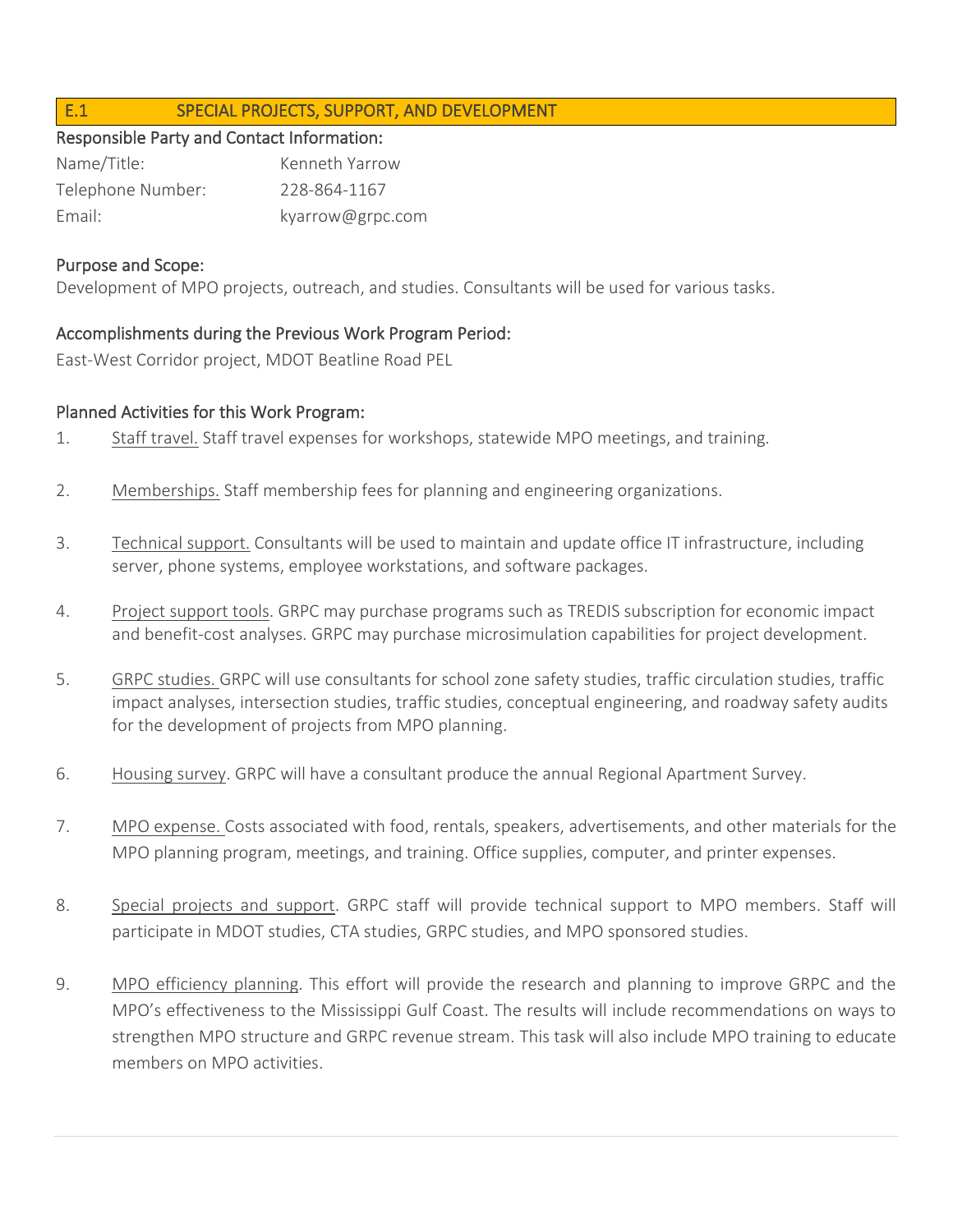- 10. MPO promotion. GRPC consultants will maintain and update the website, social media, and develop promotional campaigns to disseminate information and reach the public and stakeholders.
- 11. Regional broadband audit. Broadband access is vital to businesses, military installations, remote workers, and smart transportation. Better broadband, internet, and 5G infrastructure would help reduce travel delay and congestion through innovative technologies and enable people to work more efficiently from home, thereby reducing the number of vehicles on the roads. GRPC will use consultants to conduct a review of the region's existing and planned infrastructure to identify a regional plan to fund and install a complete broadband network.
- 12. Regional freight mobility study. Perform a study to ensure efficient mobility for freight users and industries in the region. This effort will be used to identify freight clusters, shopping clusters, and employment clusters as well as Tier I and Tier II freight networks to recommend construction projects, technology, and innovation to improve the system and mitigate negative impacts. Impediments to the network such as traffic delay, roadway geometric challenges, bridge condition, bridge clearance, crash rates, rail crossing safety, road weight class, pavement condition will be evaluated. GRPC staff or consultants will be used to accomplish this task.

### Deliverables

*Traffic studies, circulation studies, school zone safety studies, website, broadband audit, freight study, etc.*

| Task  |                              | PL funds  | Local match | PL TOTAL  | FTA-flex   | MDOT match | <b>FTA TOTAL</b> |  |     |
|-------|------------------------------|-----------|-------------|-----------|------------|------------|------------------|--|-----|
| $E-1$ | Special projects and support | \$47,072  | \$11,768    | \$58,841  | \$34,478   | \$8,619    | \$43,097         |  |     |
|       | Staff travel                 | \$16,000  | \$4,000     | \$20,000  | \$0<br>\$0 |            | \$0              |  |     |
|       | Memberships                  | \$800     | \$200       | \$1,000   | \$0        | \$0        | \$0              |  |     |
|       | Technical support            | \$80,000  | \$20,000    | \$100,000 | \$0        | \$0        | \$0              |  |     |
|       | Project support tools        | \$40,000  | \$10,000    | \$50,000  | \$0<br>\$0 |            |                  |  | \$0 |
|       | <b>GRPC</b> studies          | \$80,000  | \$20,000    | \$100,000 | \$0<br>\$0 |            | \$0              |  |     |
|       | Housing study                | \$9,600   | \$2,400     | \$12,000  | \$0        | \$0        | \$0              |  |     |
|       | MPO expense                  | \$16,000  | \$4,000     | \$20,000  | \$0        | \$0        | \$0              |  |     |
|       | MPO efficiency plan          | \$20,000  | \$5,000     | \$25,000  | \$0        | \$0        | \$0              |  |     |
|       | MPO promotion                | \$16,000  | \$4,000     | \$20,000  | \$0        | \$0        | \$0              |  |     |
|       | Regional broadband audit     | \$32,000  | \$8,000     | \$40,000  | \$0<br>\$0 |            | \$0              |  |     |
|       | Freight mobility study       | \$32,000  | \$8,000     | \$40,000  | \$0        | \$0        | \$0              |  |     |
|       | <b>TOTAL</b>                 | \$389,473 | \$97,368    | \$486,841 | \$34,478   | \$8,619    | \$43,097         |  |     |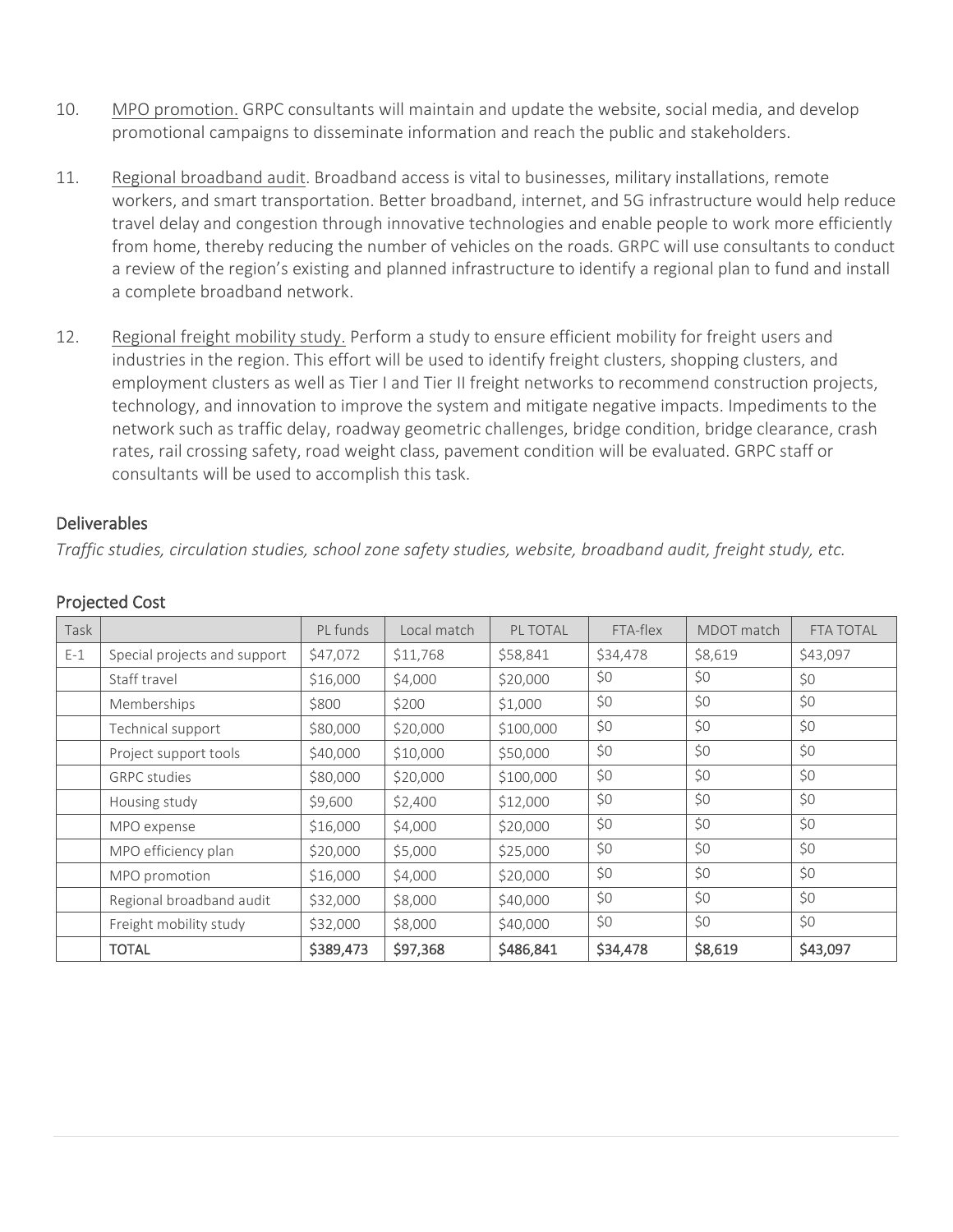## APPENDIX

| Schedule for tasks and products                |             | FY 2021     |             |             | <b>FY 2022</b> |             |             |             |
|------------------------------------------------|-------------|-------------|-------------|-------------|----------------|-------------|-------------|-------------|
|                                                | Qtr1        | Qtr2        | Qtr3        | Qtr4        | Qtr1           | Qtr2        | Qtr3        | Qtr4        |
| A.1.1 Program administration                   | $\mathsf X$ | $\times$    | $\chi$      | $\times$    | $\times$       | $\chi$      | $\chi$      | $\times$    |
| A.1.2 2021 federal certification review        | $\mathsf X$ | X           | $\mathsf X$ | $\times$    | $\times$       | $\times$    | $\times$    | X           |
| A.1.3 Professional Development                 | $\mathsf X$ | $\chi$      | $\mathsf X$ | $\chi$      | $\times$       | $\times$    | $\times$    | $\times$    |
| A.1.4 UPWP                                     | $\chi$      | $\times$    | $\chi$      | $\times$    | $\times$       | $\chi$      | $\chi$      | $\chi$      |
| FY 2023 - 2024 UPWP<br>$\bullet$               |             |             |             |             |                |             |             | $\times$    |
| A.1.5 MPO meetings                             | $\mathsf X$ | Χ           | $\mathsf X$ | $\mathsf X$ | $\mathsf X$    | $\mathsf X$ | $\times$    | X           |
| A.1.6 Public participation                     | $\chi$      | $\times$    | $\chi$      | $\times$    | $\times$       | $\mathsf X$ | $\mathsf X$ | $\times$    |
| A.1.7 Environmental Justice and Title VI       | $\mathsf X$ | Χ           | $\mathsf X$ | $\times$    | X              | $\times$    | $\times$    | X           |
| A.1.8 Communication                            | $\mathsf X$ | $\chi$      | $\mathsf X$ | $\chi$      | $\times$       | $\mathsf X$ | $\times$    | $\times$    |
| A.1.9 List of obligated projects               | $\mathsf X$ | $\chi$      | $\chi$      | $\chi$      | $\times$       | $\mathsf X$ | $\mathsf X$ | $\times$    |
| List of obligated projects<br>$\bullet$        | $\mathsf X$ | X           | $\mathsf X$ | $\times$    | $\times$       | $\times$    | $\times$    | $\times$    |
| A.2.1 TIP document                             | $\mathsf X$ | Χ           | Χ           | $\times$    | $\mathsf X$    | $\times$    | $\times$    | $\times$    |
| A.2.2 Project meetings                         | $\times$    | $\mathsf X$ | Χ           | $\times$    | $\times$       | $\mathsf X$ | X           | $\times$    |
| A.2.3 Call for projects                        |             |             | Χ           | $\chi$      | $\times$       | $\mathsf X$ | $\mathsf X$ |             |
| FY 2023-2026 TIP document<br>$\bullet$         |             |             |             |             |                |             |             | $\times$    |
| A.2.4 Public outreach                          |             |             |             |             |                |             | $\mathsf X$ | $\mathsf X$ |
|                                                |             |             |             |             |                |             |             |             |
| A.3.1 Contract administration                  | $\mathsf X$ | $\mathsf X$ | Χ           | $\mathsf X$ | $\mathsf X$    | $\mathsf X$ | X           | Χ           |
| A.3.2 Funding opportunities                    | $\times$    | $\times$    | $\chi$      | $\times$    | $\mathsf X$    | $\chi$      | $\chi$      | $\chi$      |
| A.3.3 GRPC as LPA                              | $\mathsf X$ | $\chi$      | $\mathsf X$ | $\chi$      | $\times$       | $\times$    | X           | $\mathsf X$ |
| A.3.4 Project liaison                          | $\mathsf X$ | $\mathsf X$ | $\mathsf X$ | $\mathsf X$ | $\mathsf X$    | $\mathsf X$ | $\times$    | $\times$    |
| B.1.1 Project development                      | Χ           | Χ           | Χ           | $\times$    | X              | $\times$    | $\times$    | $\times$    |
| Funding ready project scopes                   |             | $\chi$      |             | $\times$    |                | $\mathsf X$ |             |             |
| B.1.2 Local Road Safety Plan                   | $\mathsf X$ | $\chi$      | $\mathsf X$ |             |                |             |             |             |
| Plan document<br>$\bullet$                     |             |             |             | $\chi$      | $\times$       |             |             |             |
| B.1.3 Corridor scan                            | $\mathsf X$ | $\mathsf X$ | $\mathsf X$ | $\mathsf X$ | $\mathsf X$    | $\mathsf X$ | $\mathsf X$ | $\mathsf X$ |
| Corridor enhancement report<br>$\bullet$       |             |             |             |             | Χ              |             |             |             |
| B.1.4 Regional intersection study              | $\times$    | $\mathsf X$ | $\mathsf X$ | X           | Χ              | X           | X           | X           |
| Intersection improvement report                |             |             | $\chi$      |             |                |             |             |             |
| B.1.5 Performance and asset management program | $\times$    | $\times$    | $\times$    | $\times$    | $\times$       | $\times$    | $\times$    | $\times$    |
| Performance measure reports                    |             |             |             | $\times$    |                |             |             | X           |
| B.1.6 2045 Metropolitan Transportation Plan    | $\times$    |             |             |             |                |             |             |             |
| MTP document                                   | $\mathsf X$ |             |             |             |                |             |             |             |
| <b>B.1.7 List of Priority Projects</b>         | X           | X           | X           | X           | $\times$       | X           | X           | X           |
| LOPP report<br>$\bullet$                       |             | X           |             |             |                | $\mathsf X$ |             |             |
| B.1.8 Benefit-cost analysis                    | $\mathsf X$ | $\mathsf X$ | $\times$    | $\mathsf X$ | $\mathsf X$    | $\mathsf X$ | $\times$    | $\times$    |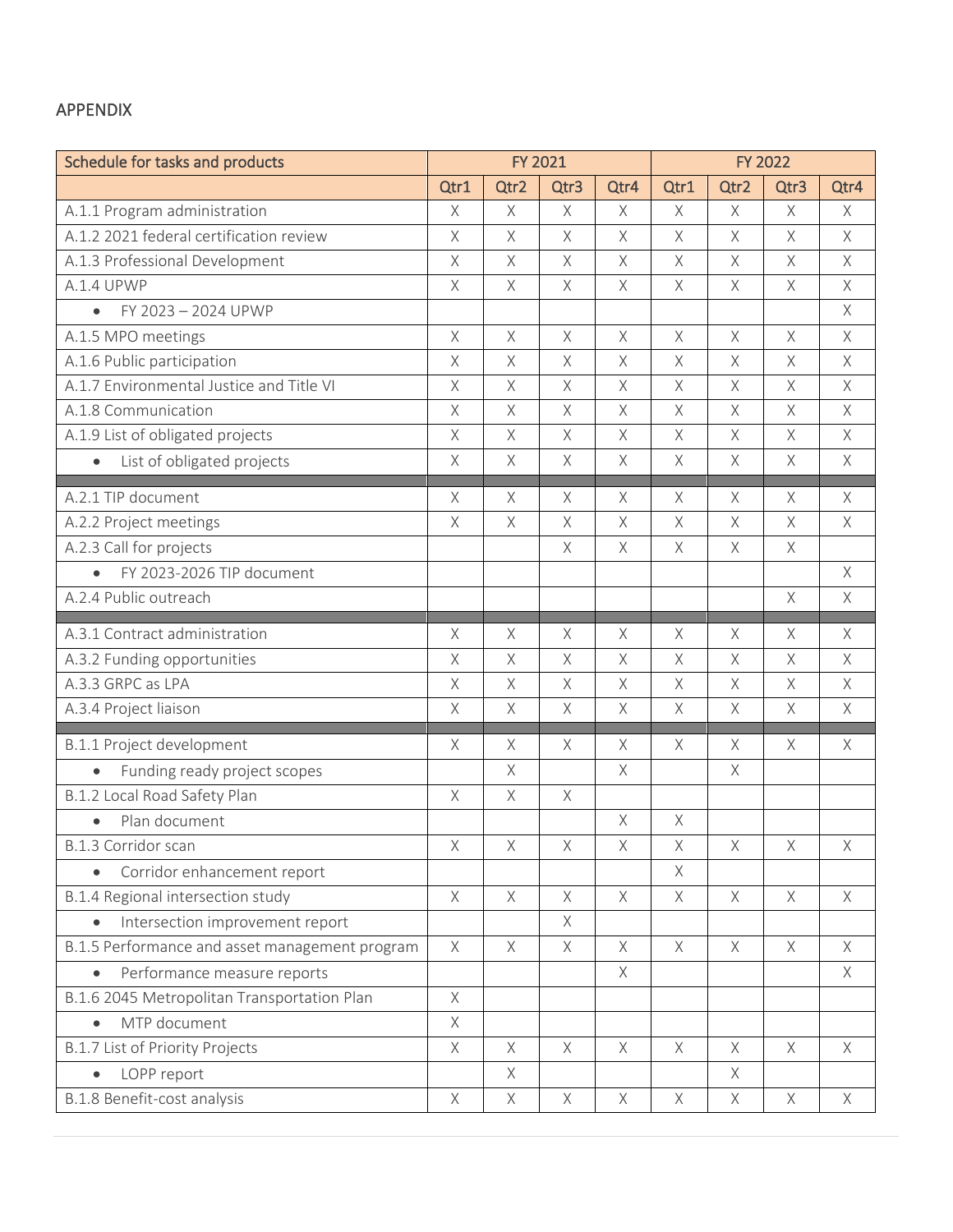| Schedule for tasks and products            | <b>FY 2021</b> |             |             |             | <b>FY 2022</b> |             |             |             |
|--------------------------------------------|----------------|-------------|-------------|-------------|----------------|-------------|-------------|-------------|
|                                            | Qtr1           | Qtr2        | Qtr3        | Qtr4        | Qtr1           | Qtr2        | Qtr3        | Qtr4        |
| B.2.1 Plan updates                         | $\times$       | X           | X           | $\times$    | $\times$       | $\times$    | $\times$    | X           |
| Required transit documents                 |                |             |             | $\mathsf X$ |                |             |             | X           |
| B.2.2 Fixed route review                   |                | $\chi$      | $\chi$      |             |                | $\mathsf X$ | $\times$    |             |
| Transit service review report<br>$\bullet$ |                |             | $\mathsf X$ |             |                |             | $\times$    |             |
| <b>B.2.3 Public review</b>                 | $\times$       | $\mathsf X$ | $\mathsf X$ | $\times$    | X              | $\times$    | X           | X           |
| B.2.4 System improvements                  |                |             |             |             | Χ              | $\times$    | $\times$    | X           |
| B.2.5 Transit stop access                  | $\times$       | $\mathsf X$ |             |             |                |             |             |             |
| Report and recommendations<br>$\bullet$    |                | $\chi$      |             |             |                |             |             |             |
| C.1.1 GIS support                          | $\mathsf X$    | $\mathsf X$ | $\mathsf X$ | Χ           | X              | Χ           | X           | Χ           |
| C.1.2 MPO modeling activities              | $\times$       | $\mathsf X$ | $\mathsf X$ | $\times$    | X              | $\mathsf X$ | $\times$    | X           |
| C.1.3 Stormwater inventory                 | $\mathsf X$    | $\chi$      | $\times$    | $\times$    | X              | $\times$    | $\times$    | X           |
| C.1.4 Gulf Coast street centerline         | $\mathsf X$    | $\chi$      | $\mathsf X$ | $\mathsf X$ | $\chi$         | $\times$    | $\chi$      | X           |
| C.1.5 Coast Transit Authority mapping      | $\times$       | $\chi$      | $\mathsf X$ | $\mathsf X$ | $\chi$         | $\times$    | $\times$    | $\times$    |
| C.1.6 MPO planning visualization           | $\times$       | Χ           | X           | Χ           | X              | $\times$    | X           | X           |
| D.1.1 Scheduled traffic counts             |                | $\mathsf X$ | $\times$    | $\times$    |                | $\times$    | X           | $\mathsf X$ |
| D.1.2 Quality control                      |                | $\chi$      | $\chi$      | $\mathsf X$ |                | $\mathsf X$ | $\times$    | $\times$    |
| D.1.3 Equipment                            | $\times$       |             |             |             | $\times$       |             |             |             |
| D.1.4 AADT                                 | $\times$       | $\times$    | $\times$    | $\times$    | X              | $\times$    | X           | X           |
| D.1.5 Website                              | $\times$       | Χ           | $\mathsf X$ | X           | Χ              | $\times$    | X           | X           |
| D.1.6 Special counts                       | $\times$       | $\chi$      | $\times$    | $\mathsf X$ | $\times$       | $\times$    | $\times$    | $\times$    |
| E.1.1 Staff travel                         | $\times$       | $\mathsf X$ | $\times$    | $\times$    | X              | $\times$    | X           | X           |
| E.1.2 Memberships                          | $\mathsf X$    | $\mathsf X$ | $\mathsf X$ | $\mathsf X$ | X              | $\times$    | $\mathsf X$ | X           |
| E.1.3 Technical support                    | $\times$       | $\chi$      | $\chi$      | $\times$    | $\times$       | $\times$    | $\times$    | $\times$    |
| E.1.4 Project support tools                | $\times$       | $\times$    | $\times$    | $\mathsf X$ | $\times$       | $\times$    | $\times$    | $\times$    |
| E.1.5 GRPC studies                         | Χ              |             | Χ           |             | Χ              |             | $\mathsf X$ |             |
| Technical reports and recommendations      | $\times$       |             | $\mathsf X$ |             | Χ              |             | $\times$    |             |
| E.1.6 Housing study                        | $\mathsf X$    |             |             |             | $\chi$         |             |             |             |
| Study report                               | $\mathsf X$    |             |             |             | X              |             |             |             |
| E.1.7 MPO expense                          | $\mathsf X$    | $\mathsf X$ | $\mathsf X$ | $\times$    | $\times$       | $\times$    | $\times$    | $\times$    |
| E.1.8 Special projects and support         | $\mathsf X$    | $\chi$      | $\times$    | $\mathsf X$ | $\times$       | $\times$    | $\times$    | $\times$    |
| E.1.9 MPO efficiency plan                  | $\times$       | X           | X           |             |                |             |             |             |
| MPO restructure plan                       |                |             | $\mathsf X$ |             |                |             |             |             |
| E.1.10 MPO promotion                       | $\times$       | $\mathsf X$ | $\times$    | $\times$    | X              | $\times$    | $\times$    | X           |
| E.1.11 Regional broadband audit            |                |             |             |             | $\mathsf X$    | $\times$    | $\times$    | X           |
| Study document                             |                |             |             |             |                |             |             | X           |
| E.1.12 Regional freight mobility study     |                | $\mathsf X$ | $\mathsf X$ | $\mathsf X$ |                |             |             |             |
| Freight report<br>$\bullet$                |                |             |             | X           |                |             |             |             |